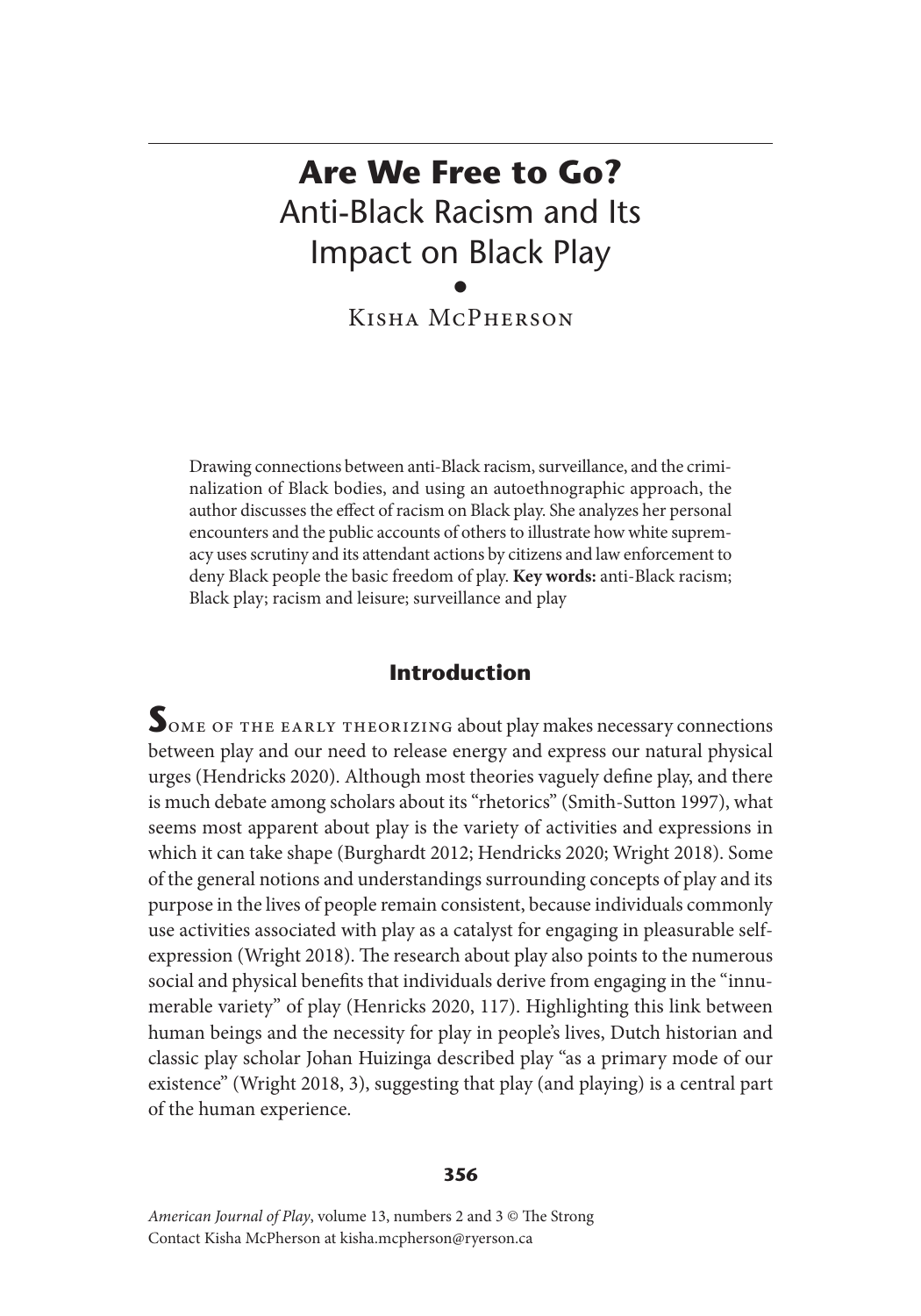Considering these points, individuals—living freely—should have the ability and opportunity to decide first the type of activities, based on pleasure and self-expression, that fulfills their inherent need for play. And they need to be able to enjoy freely and openly legal activities used for that purpose. However, the extent to which particular groups of people can openly engage in any play remains limited by and confined within the power structures and social order of society that maintain anti-Black racism. Here, I associate play with activities that provide such qualities as freedom and lead "to excitement, fun, and its most sublime manifestation, joy" (Henricks 2020, 128). In the face of racist oppression, qualities that reflect elements of freedom and joy gained through play are particularly important to Black people, and for the purpose of my analysis, I extend classifications of what I consider play in numerous ways. Here, play is less about the scholarly definitions of play and more about the activities in which Black people actually engage to pursue the values and qualities that can be derived from play. This, in some of the situations I describe, includes activities that can also be associated with leisure and recreation. The value of play and its connection to human desires is central to my analysis. Some activities I outline may not be traditionally seen as play but can be considered so for Black people, based on values associated with those activities.

The actions and activities of Black people since the beginnings of colonialism in the West have been managed and monitored (Maynard 2017). Through various historical and contemporary structures of control—from slavery to modern policing in Canada and the United States—the freedom for Black people to participate in activities for the purpose of play are constantly surveilled and criminalized. I outline an even broader concern related to Black people and play, which is that when Black people attempt to live their lives freely (by participating in play, for example), they create ideological tensions that provoke reactions of racism and discrimination in those who believe Black people should not be free to play nor free to do what they want for their own pleasure and purposes.

Christina Sharpe's (2016) *In the Wake: On Blackness and Being* documents and discusses the violent circumstances that impact Black lives within the strangling confines of white supremacy. Sharpe weaves together histories of Black experiences to illustrate how Black people live with the "ongoing problem of Black exclusion from social, political, and cultural belonging" (14). Normalized exclusion and a permanent state of nonstatus precipitate a form of consciousness around Blackness and being of which Black people are always aware. Western society defaults to seeing Black bodies as unwelcome and unworthy participants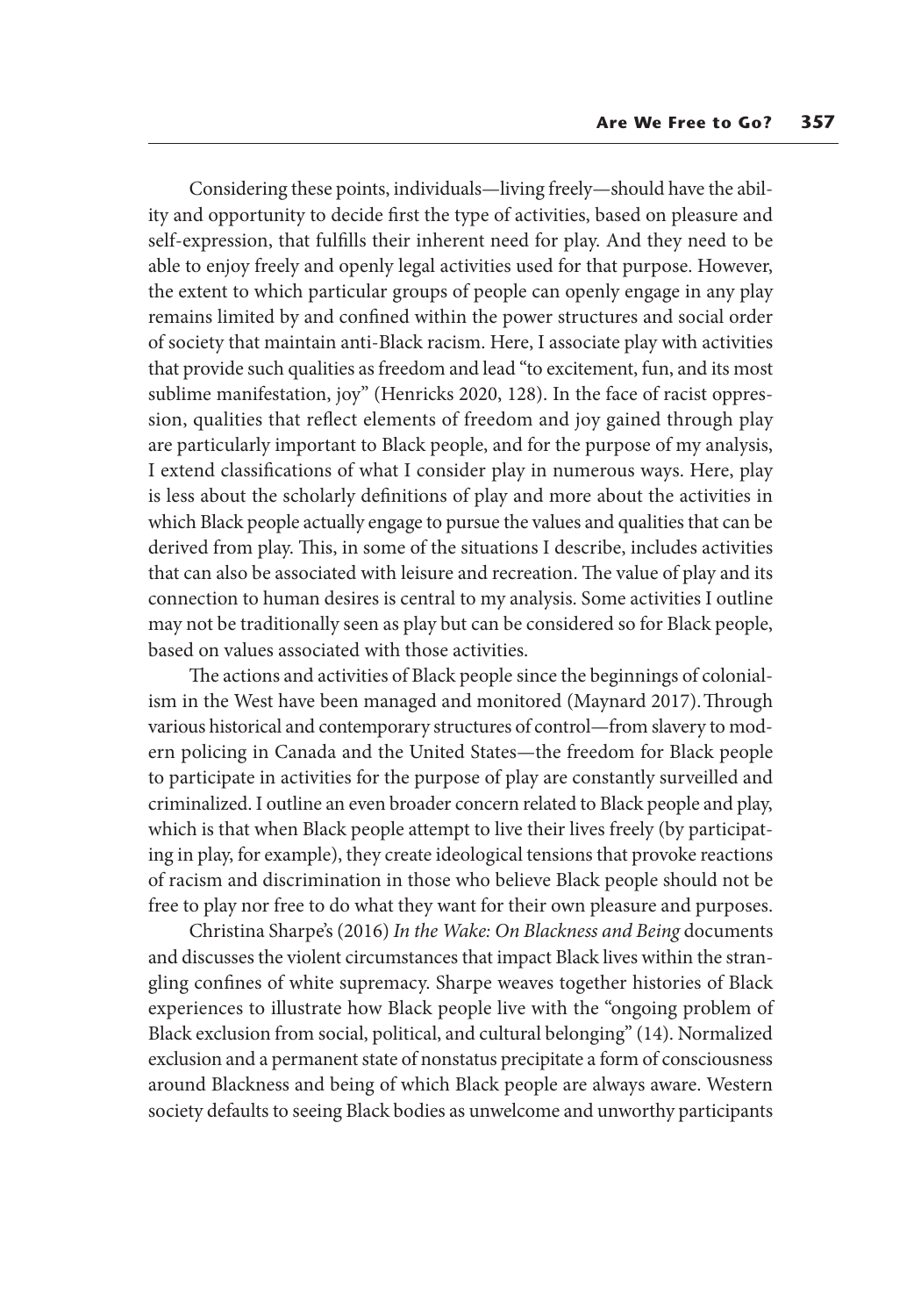in humanity (Sharpe 2016), and this can prevent Black people from open and free access to such distinctly human values as play, freedom, and security. When we place these values in the context of Black people's normalized criminalization, it seems no surprise that Black individuals' access to play has been circumscribed.

Play, and its purpose and value in the lives of human beings, conflicts with notions of Blackness and nonstatus, particularly in places with histories of enslavement. For many Black people, participating in leisure, play, and recreational activities can result in not only social tension (Philipp 1995; Mowatt 2018), but also violence and criminalization (Maynard 2017), unless of course, the play functions as work by the Black body that society deems appropriate and necessary, as in professional sports. The unfortunate reality with which most Black people must contend is that, in spite of the legal status of being free, we remain limited by the vicious stronghold of anti-Black racism, upheld by social institutions through the surveillance by—and actions of—white members of society. This can turn simple activities like riding a bicycle in a city park or staying in an Airbnb rental into criminal offences for Black people.

I explore this connection between the surveilling and the policing of Black people's play and how it maintains Black people's nonstatus, effectively denying our value as human beings. To start, I will draw correlations between activities for play and leisure, particularly in Black people's lives, to contextualize the relevance of my analysis to play studies. Then, drawing on my personal encounters and on publicized reports, I describe events involving Black people that underscore the impact of white supremacy on Black life in North America*.*  My goal here is to help expose the vicious and violent impact of anti-Black racism on Black people's freedom and play from a Canadian perspective and to emphasize how white supremacy across North America is maintained through normalized surveillance and policing of Blackness. These are rooted in histories of oppression, which starts with watching, leads to suspecting, and ends in the criminalization of Black bodies carried out by white citizens and enforced through the power of social institutions.

#### **Position of the Researcher**

My choice of topic and methodology are bound up with my identity and experiences as a Black feminist, researcher, and scholar, living in a predominantly white country. A child of Jamaican immigrants to Canada, I was born, raised,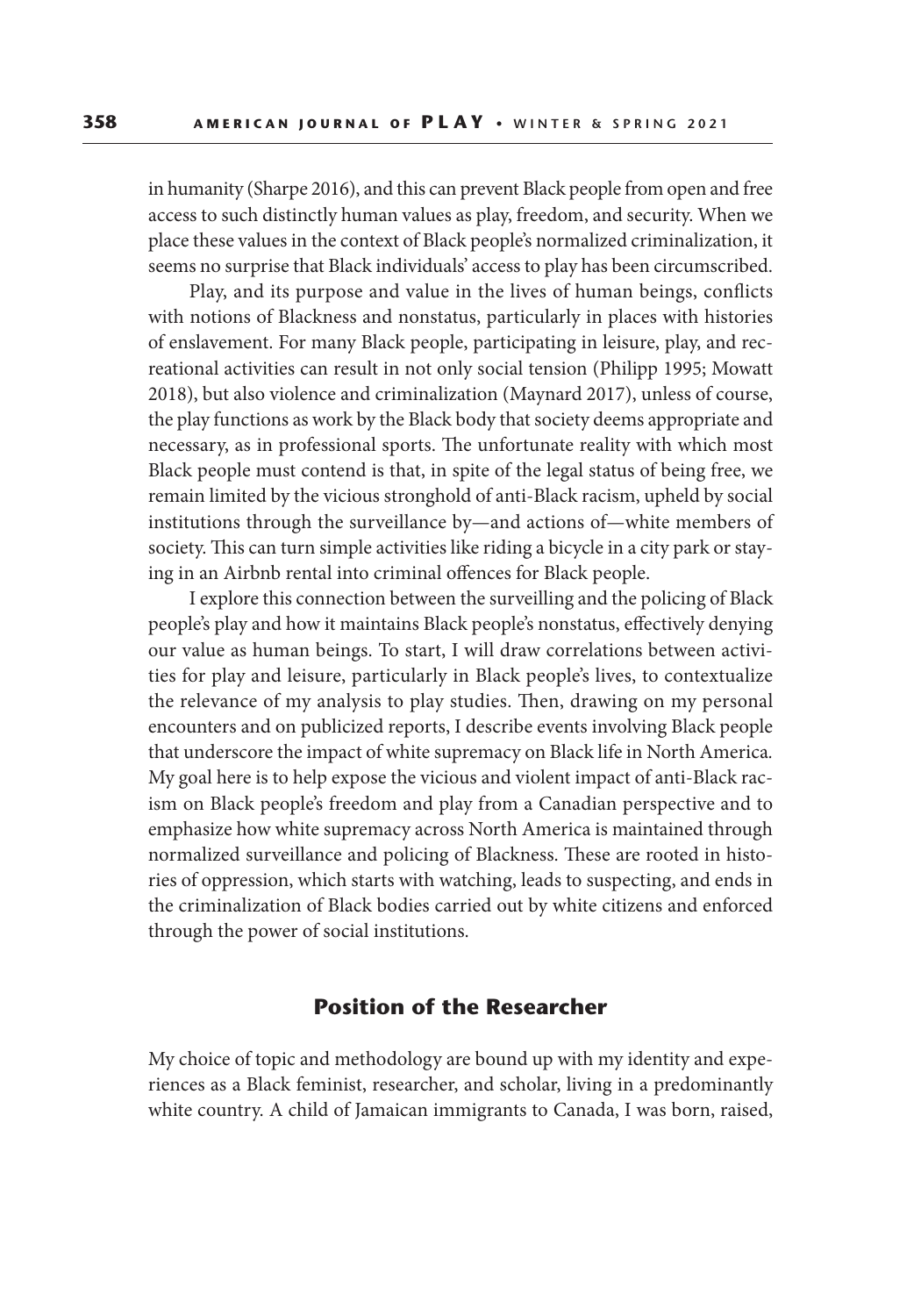and have lived in Toronto for most of my life. Experiences of being Black and under perpetual surveillance are by no means foreign to me. Although not fully accounted for here, I have experienced far too many events and situations that infer the inherent criminality of my skin, making this examination and discussion of Blackness and its restrictions on play a personal one.

## **Methodology**

Many Black feminist scholars (Crenshaw 1991; hooks 2000; Lorde 1984; McClaurin 2001) have recounted, examined, and validated their Black-lived experiences, and the experiences of other Black people, to position accounts of Black life within scholarship. Here, I employ a similar technique, recounting my own experiences and then, based on memory (Keightly 2009), I center the experiences of other Black people to provide further perspectives on the impact of anti-Black racism on the everyday activities of Black people.

In using this method of grounding my experience with racism as a Canadian Black woman with the experiences of other Black people as detailed in the media, I seek to carry on a tradition outlined by anthropologist Irma McClaurin (1999), who states: "The use of narrative has been central to the shaping of my life and scholarship as a way of understanding the experiences of the African diaspora, a place that is part memory and part geography, populated by the descendants of enslaved Africans who were forced through the Middle Passage, dispersed throughout the Americas, and who endured and continue to endure patterns of economic and social stratification and exclusion as a consequence of their ancestry and phenotype" (30–1).

Within this Black-feminist approach, I use my personal experiences to begin to contextualize anti-Black racism and its impact on and limitation for Black people and play. Then, through my own recollection of accounts of anti-Black racism, as experienced by other Canadians, I weave together examples to illustrate this position.

I selected the events and examples I summarize and discuss based on news reports. Living in a white-dominated society, I have always been concerned about issues connected to Black people, and I recollect many news reports and situations that demonstrate anti-Black racism against Canadians. Keightley (2010) outlines memory as a method for research and investigation to establish a basis for evidence and knowledge on the researcher's own terms. Thus, I recall and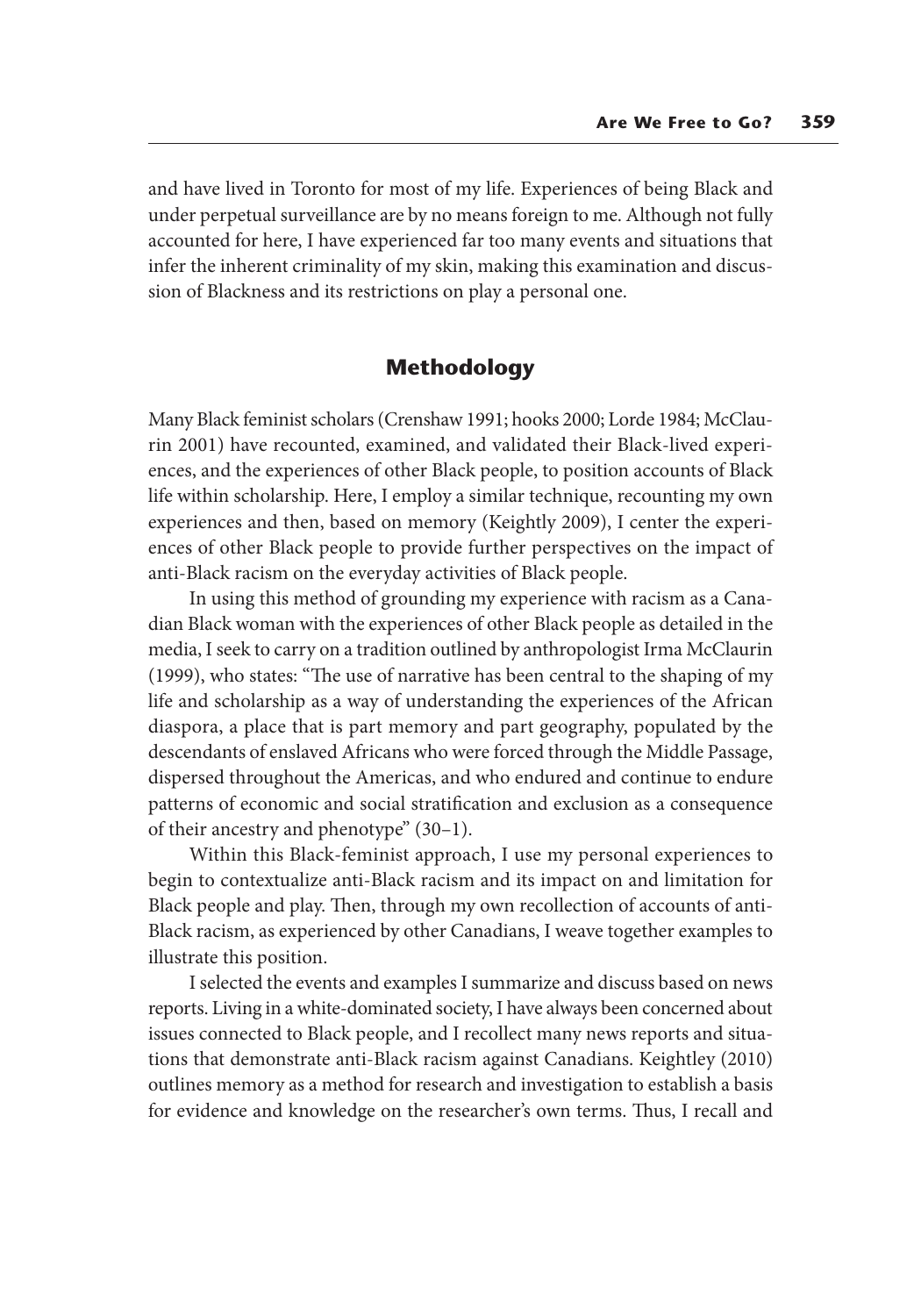reference the examples of anti-Black impediments to play in this article by evoking memory as "a lived process of making sense of time and the experience of it." And, "this process of sensemaking has potential value for social research both as an object and technique" (56).

In recounting my own personal experiences with anti-Black racism in the context of play, or activities deployed to achieve its values, I used to my advantage the fact that evidence of criminalization of Black people's activities are at times documented, broadcasted, and, therefore, easy to retain. As Keightley points out, "the study of remembering is a crucial way of exploring the temporally inflected relationships between personal life, social relationships, and public culture and how these contribute to the construction of personal and collective identities" (66). In planning and organizing this analysis connecting the specific activities Black people enjoy with play, I made an informal list of events of anti-Black racism that I recalled from previously reported news stories over the last five years. Then, to add more context and understanding of the events, I completed a few basic online searches with the names and locations of each situation to identify reputable sources to gather more details about each of the accounts. I selected the examples based on what I could recall from the description of incidents and their racial specificity. Examining the examples used in the article and connecting them to circumstances and realities of Black lives, I attempt to include these types of racially relevant activities, engaged in by Black people, within the scope of an analysis of play.

The situations I use to support my arguments about anti-Black racism and play are tragically common in the lived experiences of Black Canadians, and they account for only a small portion of the circumstances and realities that surround Blackness, being, and play, in North America.

### **Play and Its Possibilities**

Some of the more common scholarship on human play concerns its value and necessity to child development (Burghardt 2012; Cohen 2018; Ginsburg 2007). For example, Burghardt (2012), outlines twelve specific types of children's play, ranging from make-believe imaginative play to play focused on building motor skills in children. The importance of play for children that is documented in the research and discourses of a number of academic areas including anthropology, psychology, and education (to name a few), makes play an interdisciplin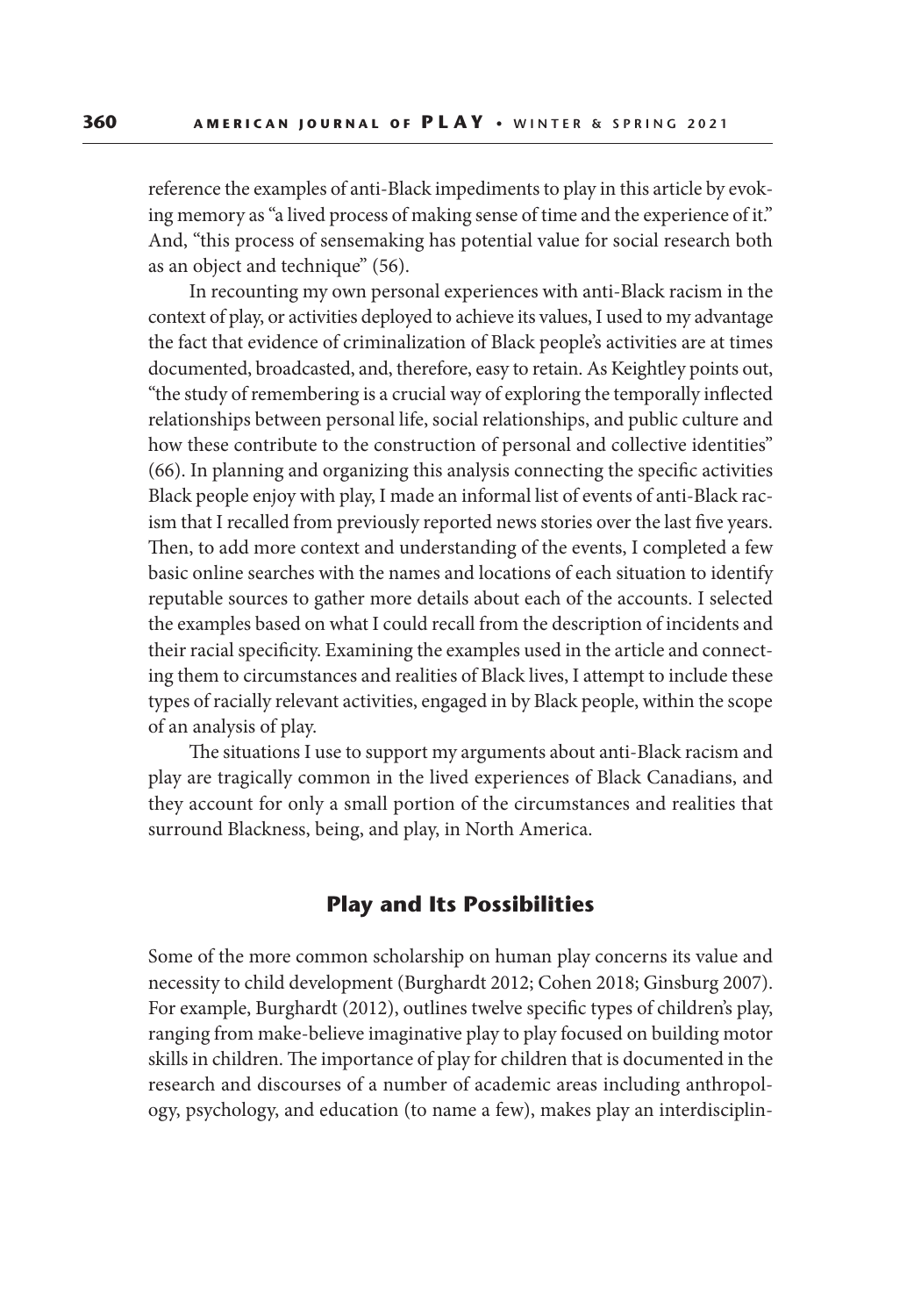ary pursuit for scholars. Scholars also explore the value of play in the lives of adults (van Leeuwen and Westwood 2008) because the physical, social, and emotional well-being benefits that play can provide do not end with childhood. Even though play is commonly associated with and often described as the "work of children"—and in some instances, adult play is viewed as being "childish" there are considerable efforts to highlight the importance of play in the lives of adults, particularly for creating life balance (Deterding 2017).

Keeping in mind the vast variety of human activities that can be classified as play, I find it important to link various undertakings of play to examples in this article. Henricks (2020) emphasizes three play rhetorics, "progress, the imaginary, and the self," and in the first issue of *American Journal of Play* (AJP), David Elkind (2008) states "most of us engaged in the study of play consider it a form of exercise for creative dispositions—for imagination, for curiosity, for fantasy" (1). Wright (2018) contributes to this understanding of play and notes that "play is a noncoercive relationship, an imaginative method of engaging everyday life in a specific space and time that we may or may not consider an accomplishment but that is, in any case, accompanied by a sense of well-being" (4).

The classifications of play in the scholarship reveal the expansive list of values—freedom, pleasure, imagination, joy—attributed to play. These descriptions suggest many activities that Black people use as forms of play—for example, attending a cultural event, going to a party with music and dancing, taking an exploratory bicycle ride through the park, and playing in a recreational hockey league for fun. These activities offer possibilities for expanded imagination, curiosity, self-expression, and pleasure in the lives of Black people, particularly in white-dominated spaces where anti-Black racism is incessant.

From these descriptions of play and its value, I would argue that, when Black people go to cultural festivals, host a party in an art studio, or check into a fancy Airbnb for their pleasure after a long week of work, these activities serve the same ends as play, because they are being freely chosen, create space for pleasure, and assist in the manifestation of joy. Bearing in mind play's imaginative function (Elkind 2008; Henricks 2020; Wright 2018), these derivatives of play also create the catalyst for the fantasies that often exist in the Black imagination (hooks 1992)—the fantasy of actually being "free to go" or the fantasy of a world void of the racism Black people experience daily. These activities often represent how Black people, especially in the face of white supremacy, choose to play, or choose to use leisure as play. This association is appropriate for Black people, as Burr et al., (2019), suggests: "Play experiences and practices are multifaceted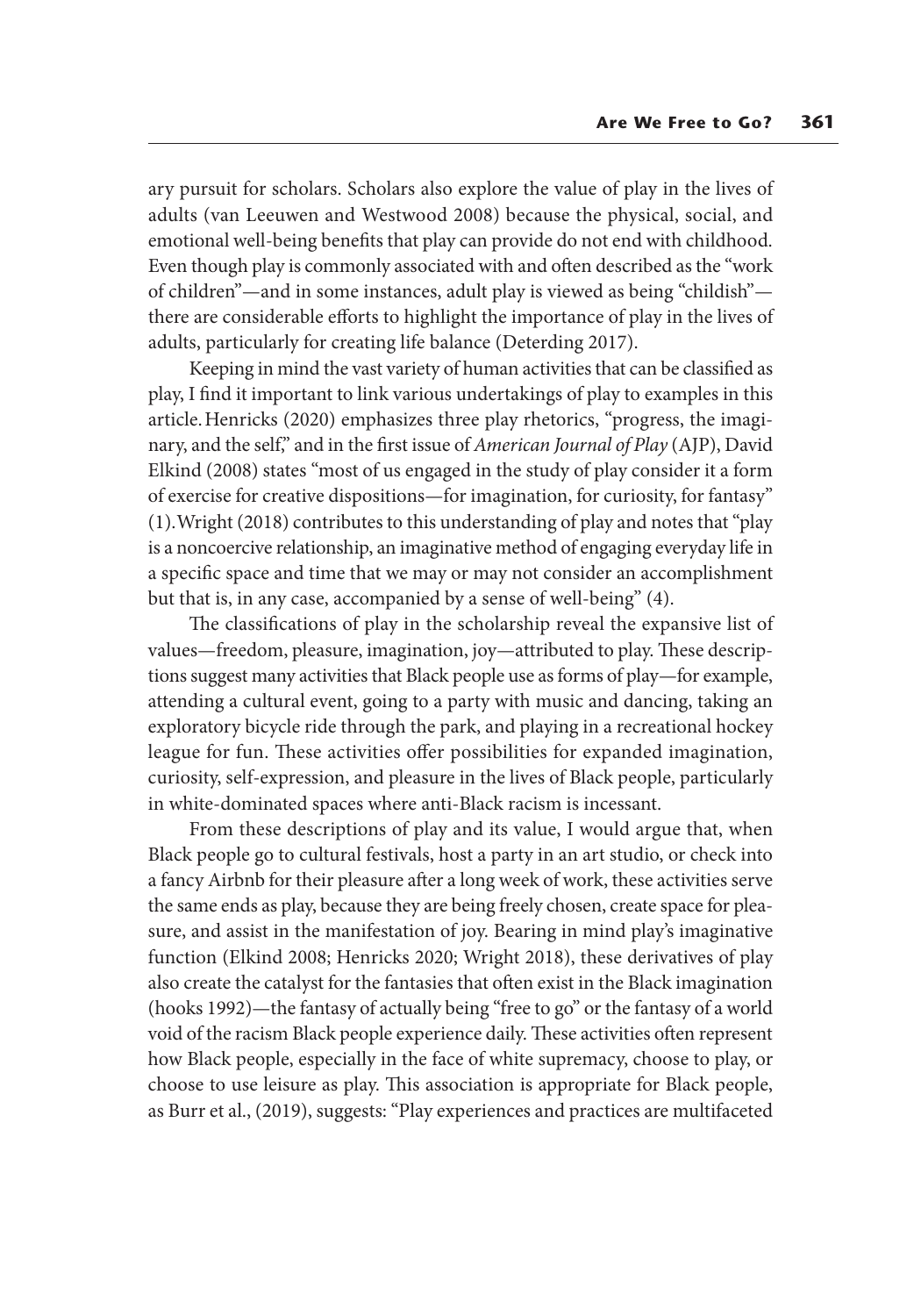and are often influenced by a number of sociocultural factors" (362). And in this context, even a walk in the mall—an activity that may not directly connect to play—affords Black people a space to frolic in playful imaginings, an opportunity to be curious, to fantasize, and to focus on their well-being.

Through the framing of the types of spaces and opportunities play can and should provide, I contextualize the activities outlined in this analysis of Black people and play. I challenge play studies scholars to interrogate the intersection of race in play and to consider Blackness and being as a limitation to play and, by extension, a limitation to freedom. My focus on events in Canada and experienced by Canadians offers evidence that surveillance and criminalization of Black bodies are not endemic to the United States. These everyday situations in my own experience and the experiences of others are examples of institutional and social anti-Black racism, and they demonstrate the numerous ways that Black people are excluded from freely choosing and engaging in play across North America. Not to be overlooked in this analysis is the resilience of Black people who face these constraints. Their ongoing resistance to the criminalizing of attempts to play are underscored by the way they seek and express joy through their play, even in the face of persistent racism and surveillance.

# **Connecting Play and Leisure**

In connecting play to leisure, I am focusing on the cognate nature of the concepts. My goal is not to conflate these concepts, but to make clear how both play and leisure are taken up in the lives of Black people in pursuit of desired human values. At the core of both play and leisure lie a few consistently sought values (Stebbins 2017), such as the freedom, joy, and self-expression with which I am most concerned. Henderson (2012), suggests that pleasure, wellness, happiness, and other positive states of being derive from the engagement in and enjoyment of play and recreation. From this, activities classified as play can also be mapped to leisure. Both leisure and play create space for entertainment, passive engagement, active interaction, and creative expression (Ross et al. 2020). These are all fundamental to healthy, valuable, human experiences. Play in other words underscores the connection these have to freedom, enjoyment, and choice.

Leisure, like play and recreation, offers people an outlet to express their values. As leisure theorist Charles Brightbill (1960) noted, "Our decisions are based on our values and are never more on display than they are in our choices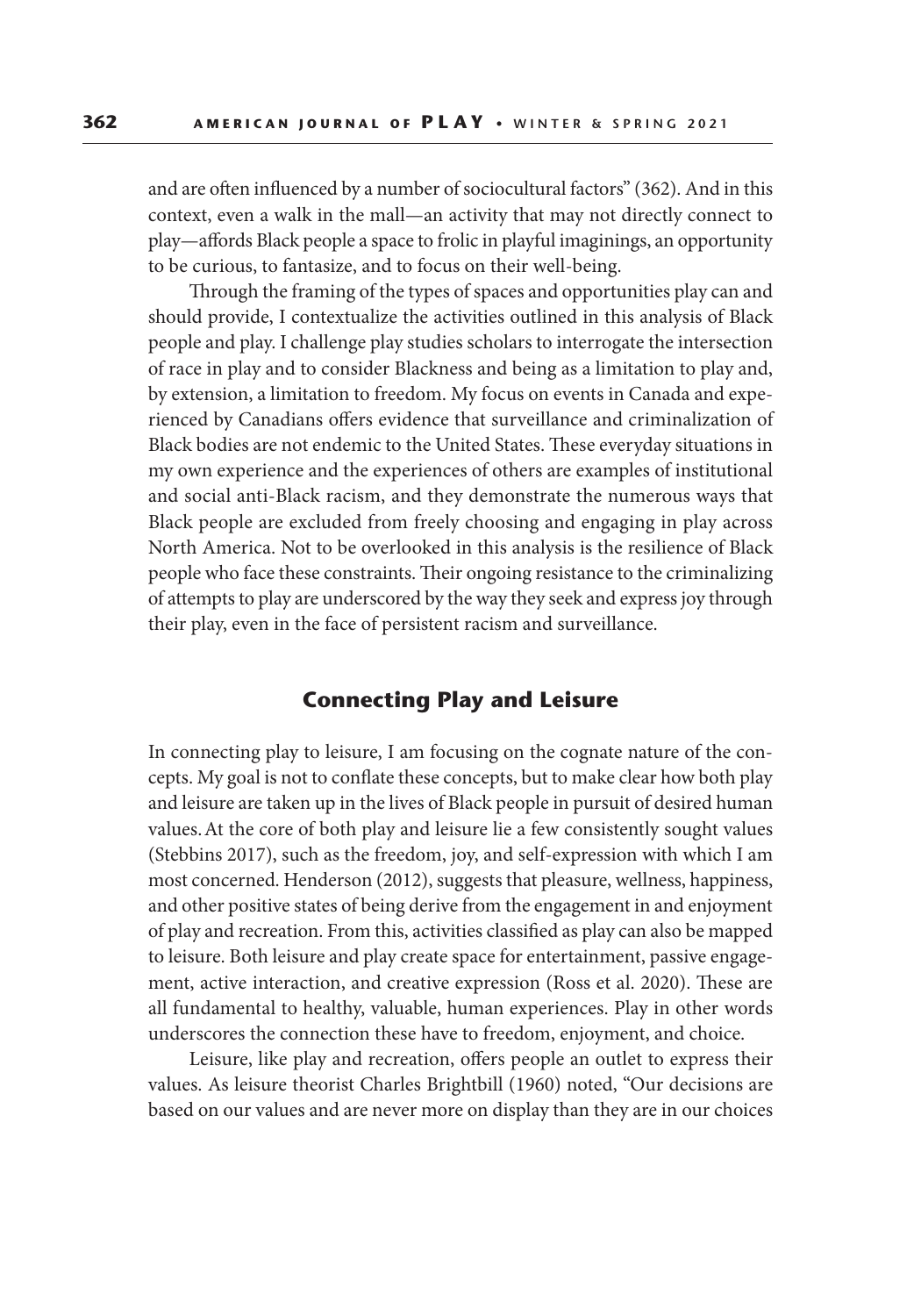of the things we do to satisfy ourselves. Hence leisure not only provides the opportunity to shape values; it also establishes a setting for expressing them" (46). Brightbill states that desire—in this case, manifested in individual choices of activities—is fundamental to shaping one's personal beliefs and developing self-expression. Choice is central to play and leisure activities, especially for Black people. Activities such as relaxing, perhaps listening to music at an Airbnb after work (leisure), or playing a recreational game of hockey (play), can help individuals experience elements of freedom, joy, and cultural expression. Clearly, having the freedom and ability to choose activities and freely engage in them is necessary to human life and, therefore, a right that all people, including Black people, should be able to enjoy openly.

A clearly outlined relationship between racism and its impact on play, particularly in the lives of Black people, seems to be absent from many play studies discourses. This is an area of analysis that critical leisure studies scholars continue to pronounce in their work. But scholars such as R. F. Washborne (1978) and Steven Philipp (1995) have outlined the overall inaccessibility of leisure and its benefits in parks and wilderness adventures to Black people. And Rasul Mowatt's work on leisure, power, place, and order effectively situates the inherent racism seen in the examination of leisure spaces and activities of Black people (Mowatt 2018).

From a psychological perspective, leisure—like play—has been defined as an endeavor free from the responsibilities of obligatory work (Stebbins 2017). The qualities people gain from leisure activities are much like the qualities they seek from play. When engaging in leisure activities, individuals do what they want to do, because they want to do it for their own self-expression and joy. The freedom to choose the activities for play also characterizes leisure. The element of "free choice," as outlined by Stebbins, is fundamental to leisure. These connections between leisure and play for Black people manifests through the activities Black people use to access specific qualities of life, and thus we experience the limitation to our freedom while we engage in both leisure and play.

### **Play and the White Racial Frame**

Racism is rooted in what Joe Feagin (2013) calls the "white racial frame." This white-dominant framing exerts political and social control in all areas of life. First initiated through colonial theft, violent occupation, and Black enslave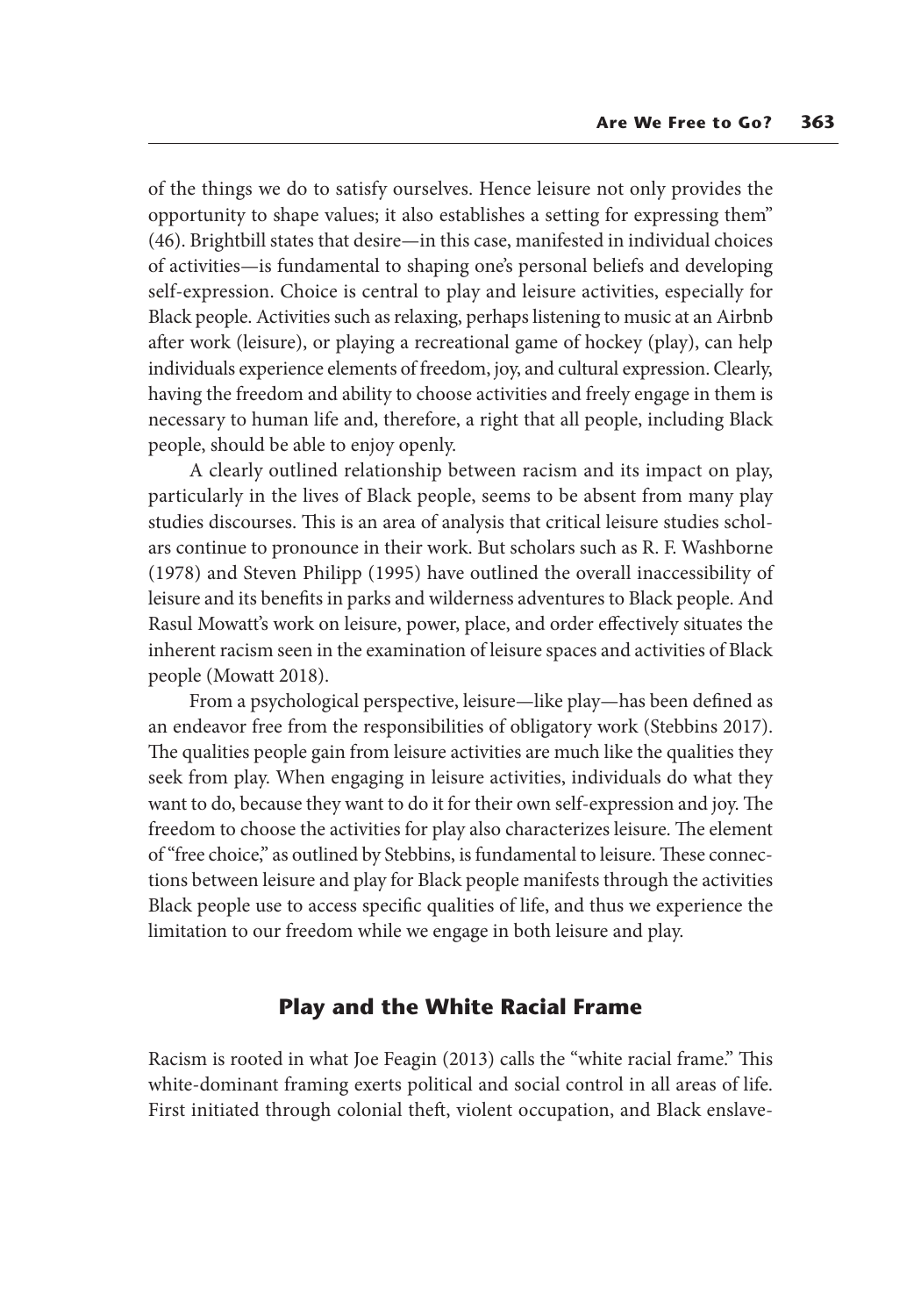ment, the white racial framing of societies produces and supports the power and privilege of white people, which is upheld through social, economic, and psychological systems that institute whiteness as superior to all other races. The white racial frame can be more explicitly and properly defined as the system of white supremacy that has existed through centuries of white domination (Feagin 2013). It is through the pervasive, infectious system of white supremacy that the ideology of racism (manifested in racial hatred and discrimination) is internalized, enacted, and maintained by people within all societies, particularly those with a colonial past (Maynard 2017; Muhammed 2019).

White supremacy has a direct impact on all people who are not racially classified as white. It establishes and maintains whiteness as the norm (status quo), and all other racial groups and categories as "other" and, therefore, innately inferior (Feagin 2013). But this does not mean all people who are not racially classified as white are subject to the same racism through institutional, structural, and social practices and policies. It must be acknowledged that one of the most constant and vicious manifestations of white supremacy can be seen in the racial discrimination and injustice faced by Black people (Dumas 2016). This type of racism (anti-Black racism) connects all members of society—regardless of race or social position—to direct, extreme levels of hatred, unjustified fear, and violence towards Black people in all areas of social life (Maynard 2017; Muhammed 2019), including play.

The term anti-Black racism was born out of a need for a contemporary response to the specific and disproportionate impact of racial hatred directed specifically toward Black people (Kusma et al. 2014). Dumas (2016), draws a parallel between anti-Blackness and the concept of "afro-pessimism." The concept of afro-pessimism highlights the tensions between Blackness and humanity that result in anti-Black racism. As Dumas (2016) states, "Anti-Blackness marks an irreconcilability between the Black and any sense of social or cultural regard" (13). Racial discrimination maintained through historical and contemporary systems in white-supremacist societies has and continues to severely constrain Black lives. Thus, the term anti-Black racism best describes the visceral, deliberate, and disproportionate impact of racism on Black bodies. Speaking specifically about a North American context, Black people have long faced vicious, unscrupulous attacks that are solely based on, and rooted in, the normalized hatred of Blackness within societies at large. Dumas (2016), elucidates similar notions of the impact of Blackness and being*,* particularly as it relates to experiences Black people have while taking part in everyday activities as: "Black[ness] is socially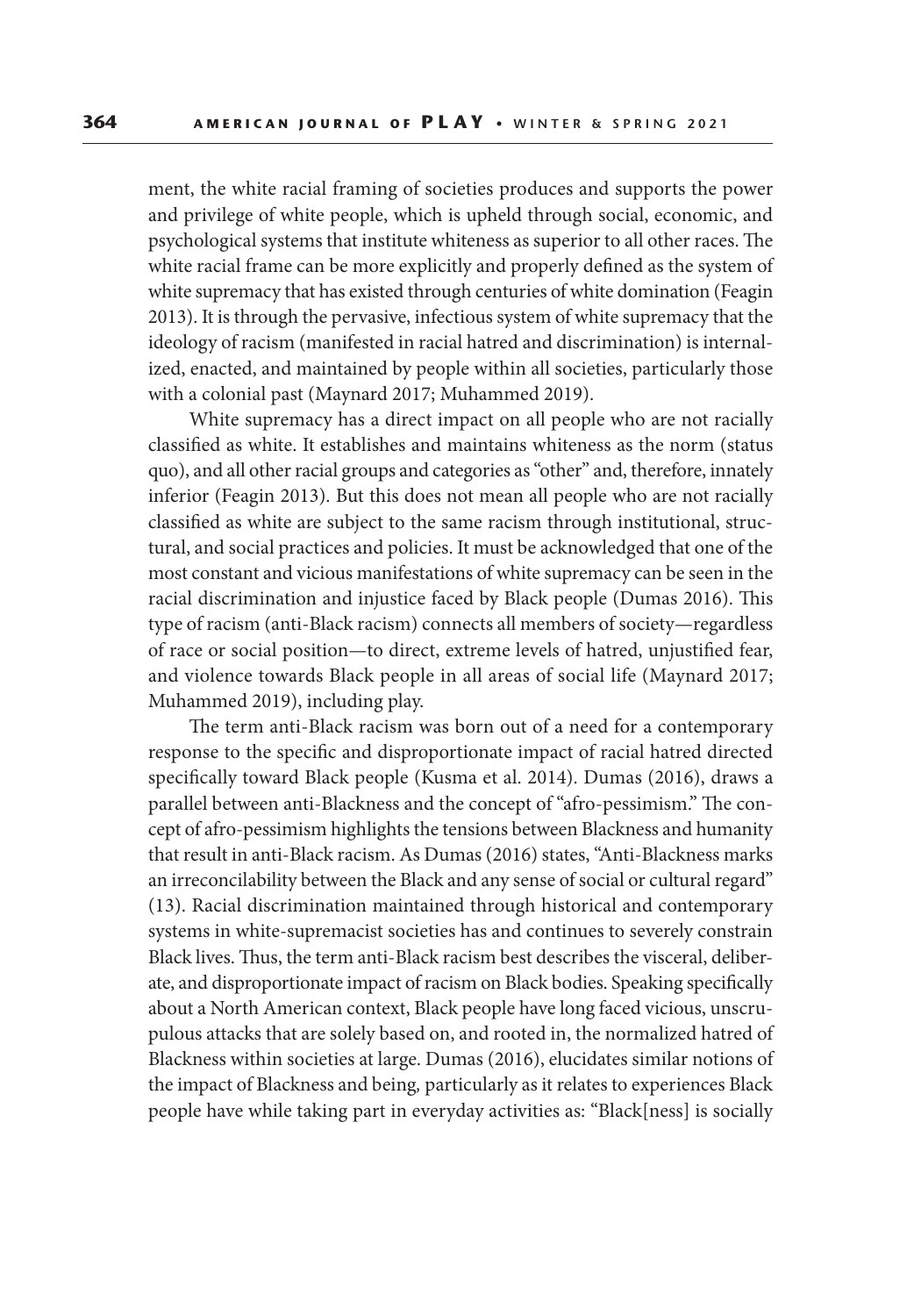and culturally positioned as slave, dispossessed of human agency, desire, and freedom" (13).

Baldridge (2020) describes anti-Blackness as "a specific denial of humanity for Black people and Blackness, marked by gratuitous forms of violence, natal alienation from homelands and homeplaces, and general dishonor within all forms of social, cultural, and political life" (749). The term anti-Black racism first delineates the effects of racism specific to Blackness and, then, makes emphatically clear its severe impact on Black bodies (Kusma et al. 2014).

Any discussion of play should also acknowledge the white racial frame and white supremacy that controls predominantly white spaces in regions of North America. Racial hatred impacts the attempts Black people make to engage in activities associated with play, including leisure. Upholding anti-Black racism is a normal function of white-supremacist societies. It allows white people—and other members of society—to appropriate the power and control of institutions and to continue to devalue and marginalize Black people. This manifests itself in Black people's play through its regular scrutinization and even criminalization. The institutional and social subjugation of Black humanity contributes to the continued nonstatus of Black people. It denies freedom to Black bodies and, consequently, normalizes excessively punitive responses to Black people engaging in everyday behaviors (Philipp 1997; Mowatt 2018), even something as innocuous as walking in a shopping mall or riding a bicycle.

## **Play as Work and Work as Play**

Contextualizing the connection between play, leisure, and work is also crucial to understanding distinctions between freedom as a derivative of play and other activities. Some scholars have considered the foundation of play to be something distinct in its essential purpose from work (Burghardt 2012; Wright 2018). For example, Wright (2018) posits the difference between play and work as: "Play was simply an activity that was not coerced. Work, on the other hand, as alienated or coerced labor, constituted the everyday lives of most people under capitalism, an economic system where play manifested itself through carefully crafted commercial festivals, carnivals, and hobbies" (3). According to Wright, play affords one with the possibility for personal self-expression and development that does not have to be tied to capitalist or economic pursuits that may limit the freedom of the activity.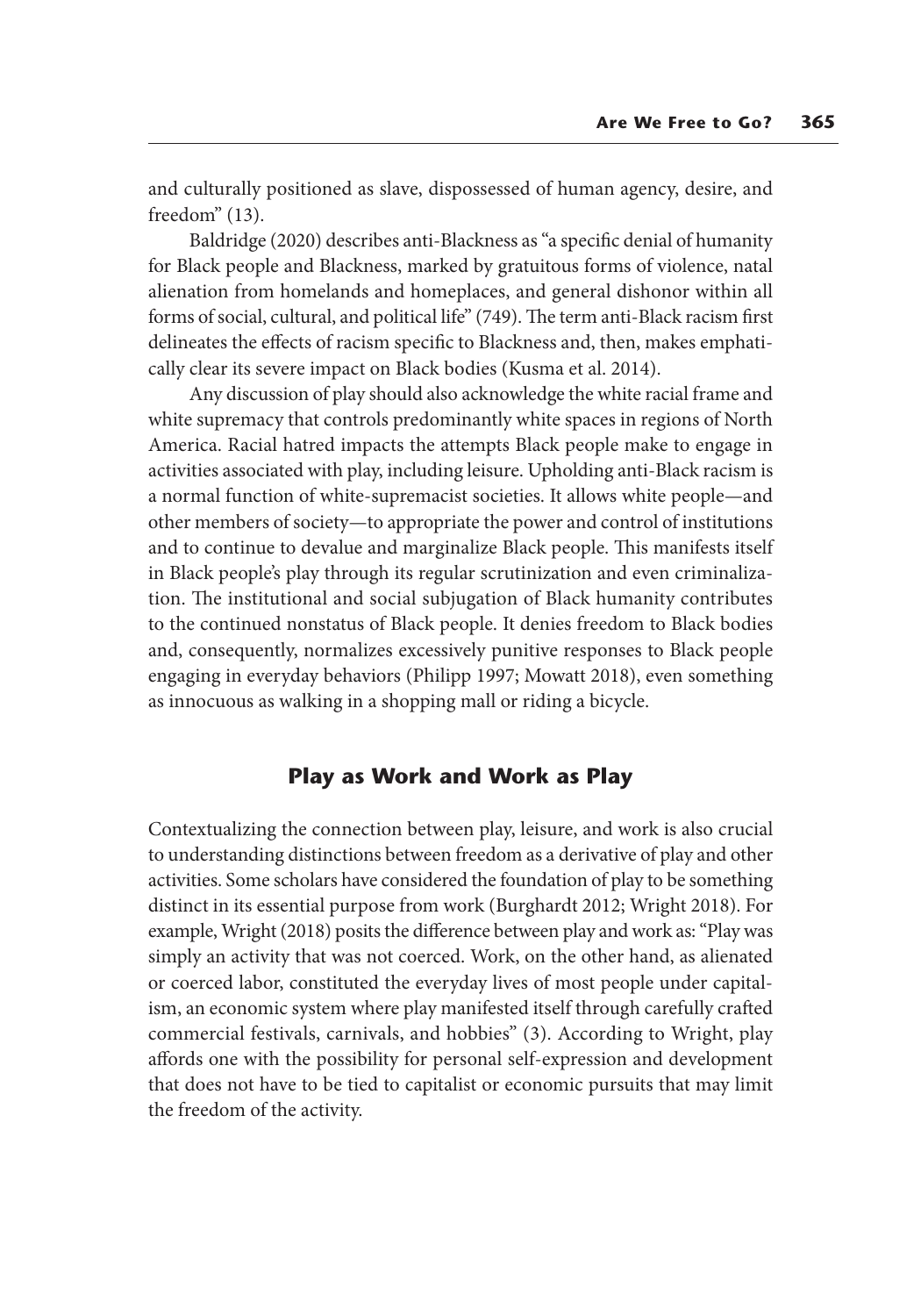The main distinctions between work and play here are personal agency, freedom, and choice. Yet, if or when play and work coalesce, for example, in the life of a professional basketball player, Black people are then expected to play. When it is work in the service of other people's entertainment and pleasure, Black people playing is acceptable. Consider basketball superstars Lebron James and Kevin Durrant being told by Fox News commentator Laura Ingraham to "shut up and dribble" in response to their political statements about then U.S. President Donald Trump (Lowry 2018). In this case, Black players were expected to play their sport professionally but thought to have no other value for society. Professional sports promote the values of play—joy, self-expression, creativity—but its type of play is work for the players, who are predominantly Black in several professional leagues. Play for such ends is less restricted, and it is encouraged. We see examples of Black people being celebrated while playing to entertain others who themselves engage in play or leisure by watching professional sports.

The distinction between playing for work and playing for freedom is also important to my analysis. I must emphasize that the expectation and acceptance of Black bodies playing when serving the public of capitalist culture and the denial of freedom when Black people are engaging in activities for freedom and joy constitute further evidence of the normalizing of anti-Black racism and the devaluing of Black humanity that makes true freedom unattainable. Why is it acceptable for Black people to play sports professionally in commission of capitalist priorities but for them to be surveilled and criminalized when they play a sport for their own recreation? The reality is, Blackness and being demands, accepts, and celebrates Black bodies at work to maintain the white racial framing of society, but our perpetual position of nonstatus as full and free human beings controls our participation in any desired human values like play and leisure of our own agency.

#### **Reflections on Anti-Black Racism at Play and Leisure**

In my experience, Blackness is a permanent mark that makes any social engagement appear a type of code that needs cracking to determine how to insulate oneself from the impact of anti-Black racism. To combat attempts to limit my engagement in play and leisure, I look for a combination of inclusivity and tolerance to determine whether I might be welcomed in a particular space. For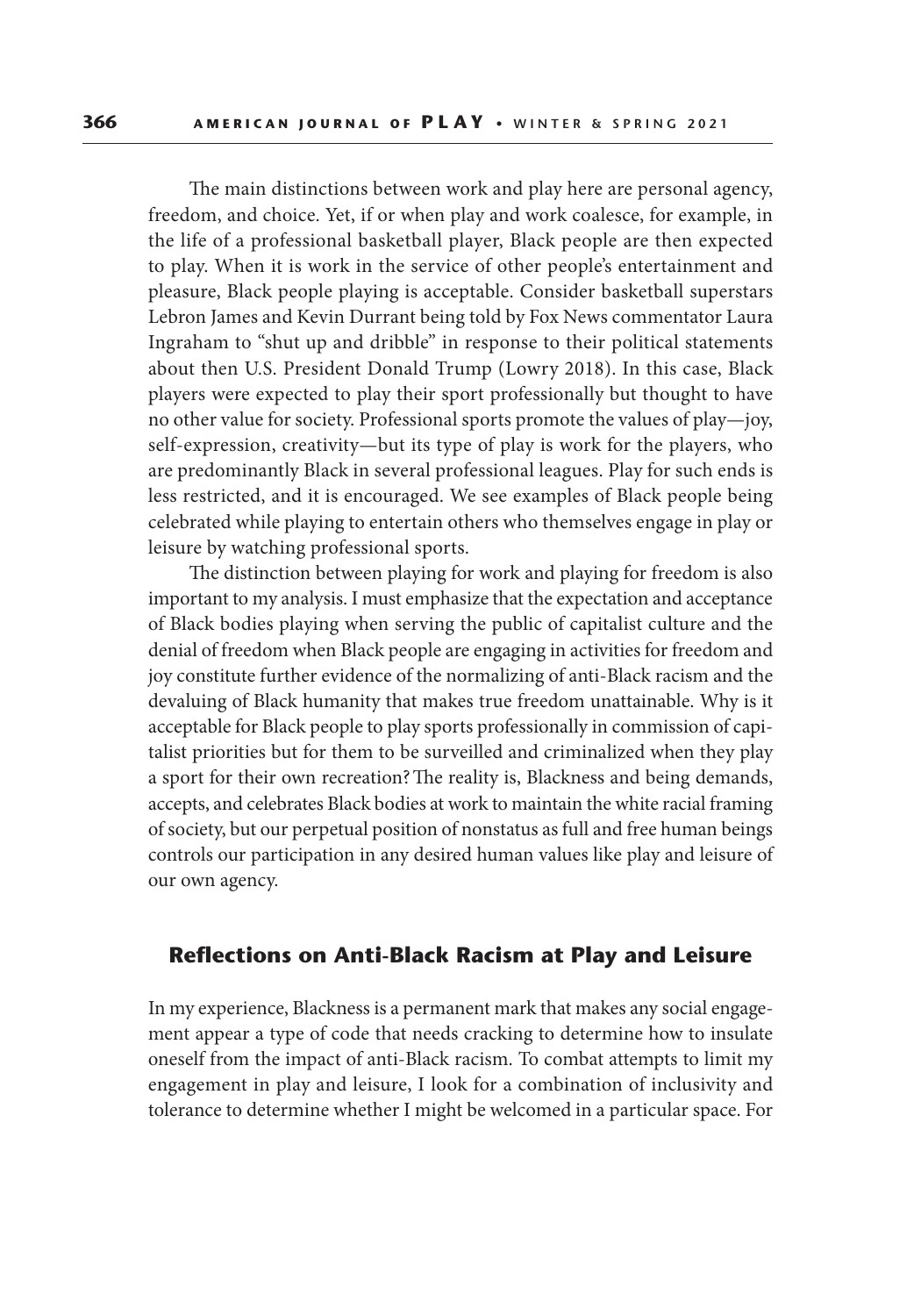example, when I plan a vacation, I consider whether my Black body is suitable for specific places. I start with a simple Google search using phrases like: "number of Black people in . . ."; "incidents of racism in . . ."; and "inclusive, safe places to stay in . . . ." I have never, in my adult life, traveled to a town, city, or country with predominantly non-Black citizens without first performing a thorough search as a precaution. I take steps to get ahead of any issues I might experience; after numerous experiences of anti-Black racism, I am aware that my Blackness and being bring tensions within societies at large.

This awareness came at a fairly young age. I remember that one of the first times I recognized the surveillance of my Black body came as I was shopping. In *The Importance of Being Lazy: In Praise of Play, Leisure, and Vacations*, Al Gini (2003) draws a correlation between shopping and leisure and play to describe how the "pleasures of products and shopping" have become a "primary pleasure principle" and in many ways "a main means of recreation" (82). In other words, shopping has become what Gini calls "a leisure activity in its own right" (85) and could even be considered a cultural activity in North America, where people of all ages regularly use it as recreation. It represents a leisure activity in which people come together in a common space for fun or relaxation, exactly the sort of public engagement that can be impossible for Black people.

This became clear to me during my shopping trip. Walking through the mall and occasionally stepping into random stores, I was aware for the first time of my hyper-visibility, and I saw that I was clearly unwanted. I remember I went into a popular leather retail chain only to find instantly that all the attention got placed on my body and my movements. "Is there anything I can do for you?" the sales associate asked. "No, I am just browsing," I replied. Unsatisfied with my response, the associate trailed behind me, scrutinizing my every move for about three minutes before she suggested, "This is considered a high-end store, you know; I am not sure if there is anything in here for you, let alone anything you can afford." Not wanting to cause trouble, I left the store silently, trying to avoid drawing further attention to myself.

After this incident, anti-Black racism—and its everyday enforcers became easier for me to recognize. One night as my friend and I returned home from a house party in Toronto, we were rear ended by another vehicle when we stopped at a red light. I was driving my father's car, and the other driver, a white man, upon seeing me and my friend—both young Black women—decided not to exchange insurance information for a simple rear-end accident that was clearly his fault but instead to call the police. The white man, alone in his car,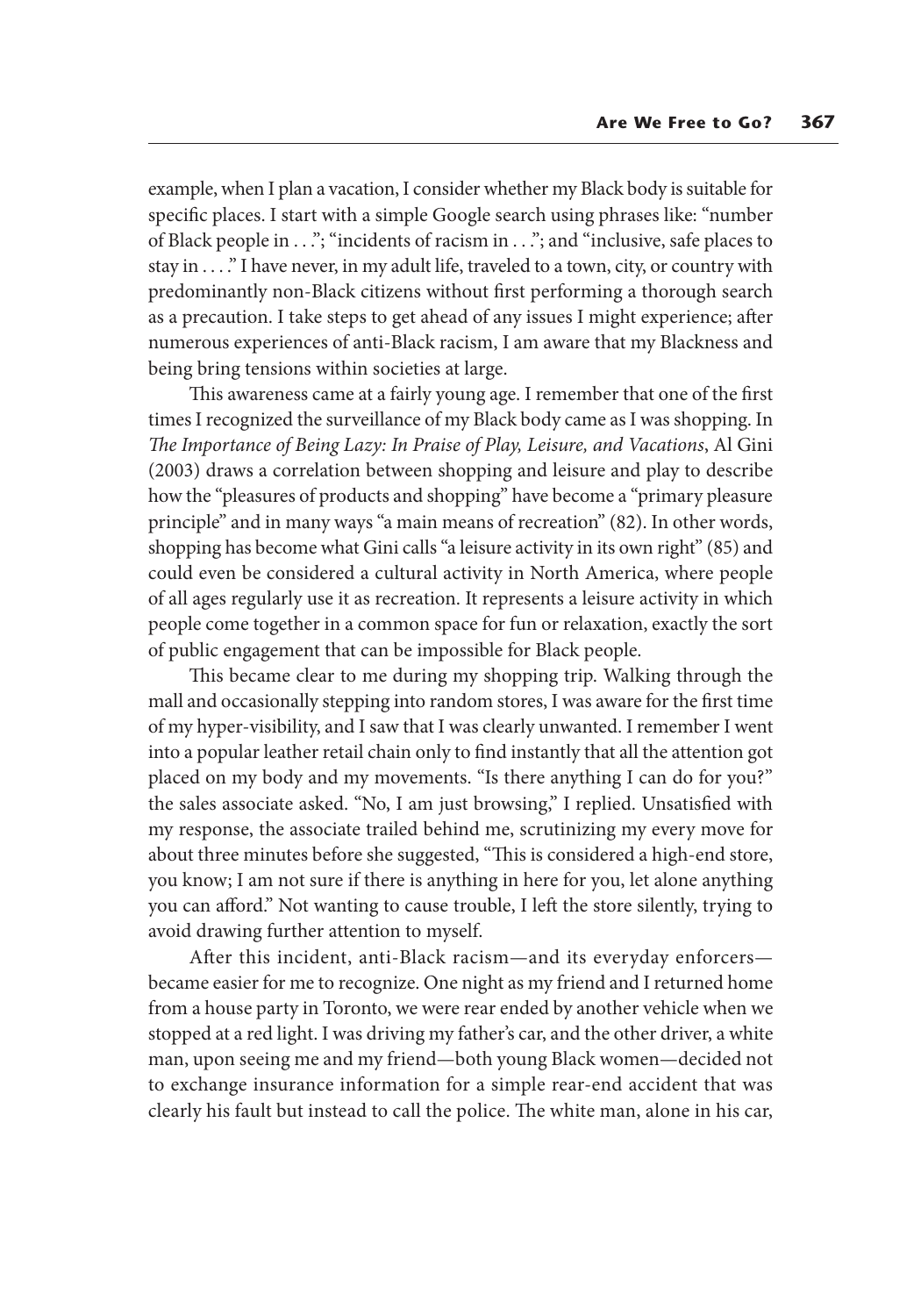waited for the police to arrive on the scene before engaging with us. When the police officers arrived, they asked very few questions before placing both of us in the back of the squad car. We knew this was unusual protocol for a simple accident for which I was not to blame. No one involved appeared injured, and, normally, in this type of situation, drivers would exchange information, move on, and follow up with their insurance companies. I asked the officer why we needed to sit in the squad car, and he replied: "It's just standard procedure, ma'am. We are trying to determine what happened." The driver of the vehicle responsible for the accident remained free to move about and speak with the two officers.

As I sat in the police car, I noticed the bars separating the back seat from the driver and passenger seats. I said to the officer seated up front, "This is a very tight squeeze." The officer replied, "What, you've never been in a police vehicle before?" My friend said, "No, sir, we never needed to be, kind of like we don't need to be now." There was no response. After about fifteen minutes, the officer speaking with the other driver returned to the car to question us. He asked, "Where were you heading?" "Where are you coming from?" "Whose car is this?" "Do you have permission to drive?" "Does your father know you are out this late?" The flurry of questions made both of us feel as if we were suspects in an interrogation room being accused of a crime. Eventually, the officer returned my license and insurance and informed me that no charges would be filed. I just needed to follow up with my insurance if I planned to make a claim. After we asked twice for the other driver's details, the officers finally gave us a report that included the information of the at-fault driver. Then, they told us we were "free to go."

But were we? Are Black people ever really free to go? The fact that I was placed in the back of a squad car for trying to return home after a social gathering constitutes evidence that, as Black people, we are rarely ever free to go. This is hardly the first time a Black person has experienced surveillance and criminalization for simply being behind the wheel (Bell et al. 2014; Wortley and Tanner 2003). Of course, the impact of surveilling and criminalizing "driving while Black" affects not only the ability to engage in play and leisure but also to get to and from other places Black people need to be, such as school and work.

Still, even knowing how easily anti-Black racism occurs in public spaces, Black people continue to live the lives they should be free to live. They continue seek the values that humanity affords despite the attempts at control. This is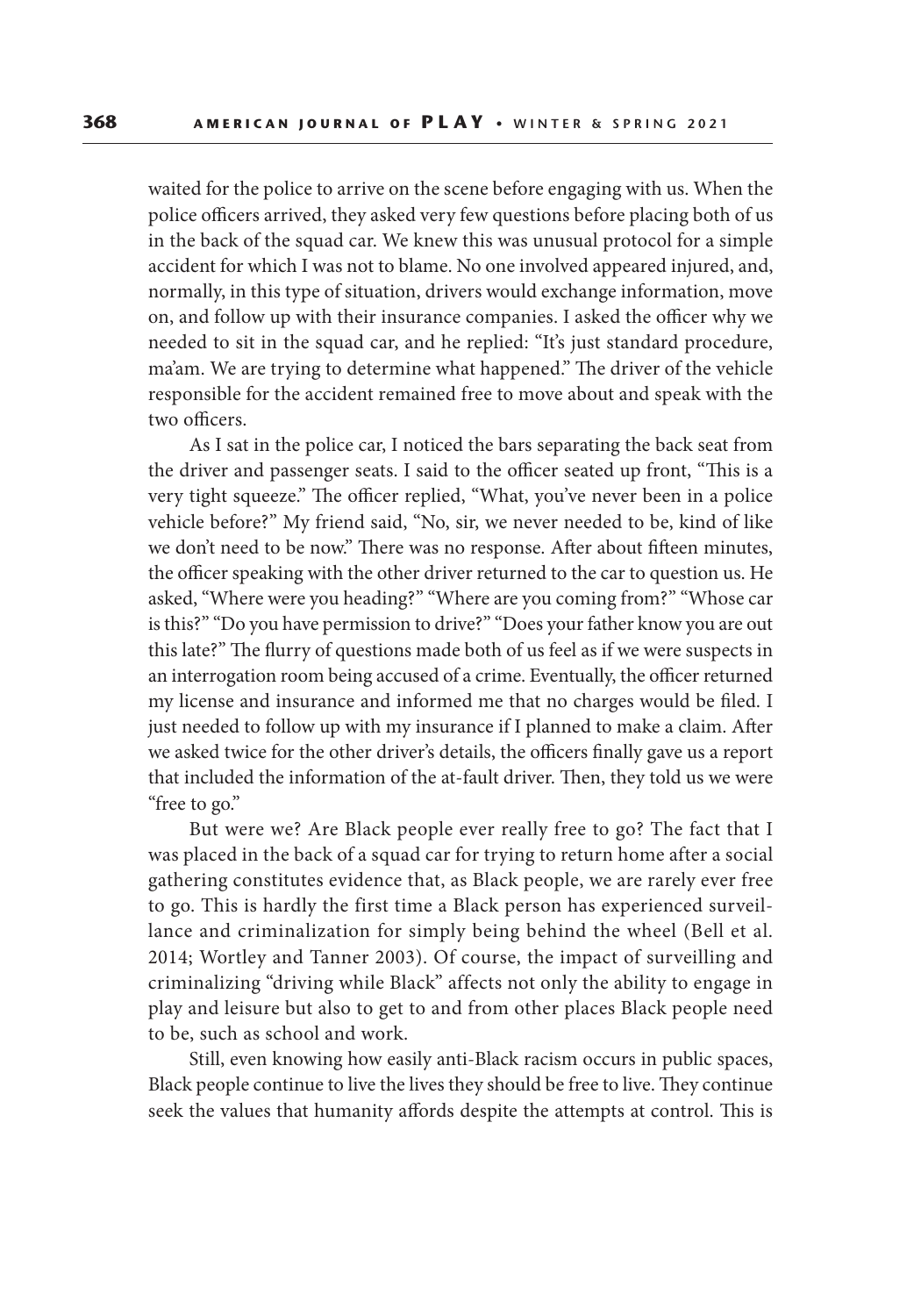perhaps one of the reasons so many examples can be cited of impediments to Black play and freedom.

Let me now illustrate some of the circumstances in which Black people resist such forms of control over their ability to choose to engage freely in play. Any act of resistance and expression of joy, in spite of anti-Black racism, are also central to Blackness and being in white spaces.

# **Examples of the Surveillance and Criminalization of Black Leisure in a Canadian Context**

If there is one activity associated with play and Canada, it is hockey. However, a recent story illustrates how even Canada's national pastime proves inhospitable to Black Canadians. In July 2020, The Sports Network (TSN) published a story by Rick Westhead that described the experiences of two Black teenage boys and a nine-year-old Black boy who play in the Greater Toronto Hockey League and Ontario Minor Hockey Association. All three young hockey players had experienced racial slurs, anti-Black surveillance, and excessively punitive measures for their actions while playing. When the families sought recognition of this discrimination from the league and actions to address their concerns about the racism perpetuated by referees and other officials of the organization, they were dismissed and their concerns left unaddressed (Westhead 2020).

Confronting any type of racism and discrimination in Canada can be difficult because Canadians and Canadian national institutions have benefited from the myth of Canada as a multicultural country, void of such racism (Fleras 2014; Pillay 2015). This myth suggests that Black Canadians do not experience the same level of anti-Black racism found in the United States. This is not the case, as my previous examples illustrate. Indeed, anti-Black racism prevents many Black Canadians from enjoying activities used for play. However, Black Canadians persist in attempting to play hockey even considering hockey's racist history in Canada (Harris 2003). For Black people to do so in any form, whether recreationally or professionally, should be considered an act of resistance.

Many documented experiences of Canadians further demonstrate the impact of anti-Black racism on playful activities that Black Canadians attempt to freely enjoy. According to a Canadian Broadcasting Corporation (CBC) report, on July 10, 2020, Ntwali Bashizi, a twenty-one-year-old student from Ottawa,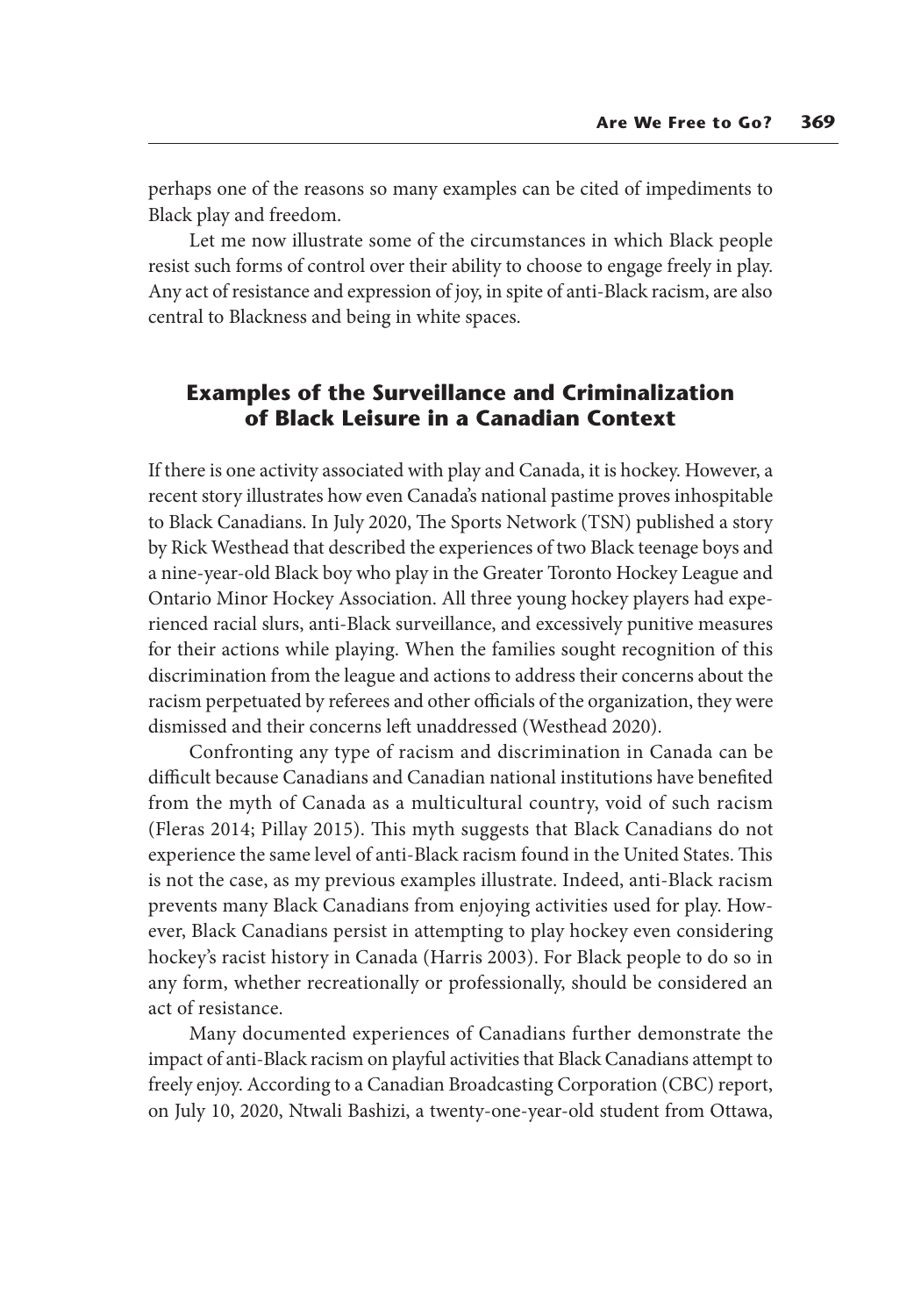Ontario, was enjoying a leisurely bicycle ride on Stonebridge Trail along the Jock River in Barrhaven. As he approached a bridge, he decided to dismount, perhaps to take a closer look at the river. At the same time, a white woman (unnamed in the report) was approaching the foot of the bridge. Seeing him on the bridge, she insisted that his presence was "intimidating" her and demanded that the young man vacate the area so she could continue her walk along the bridge. Knowing that he was doing absolutely nothing to stop her from crossing, Bashizi stood his ground. He told her that he was not preventing her from crossing the bridge and intended to stay where he was (Mussa 2020). Not satisfied with his response, she called the Ottawa Police Service (OPS) to request assistance to remove Bashizi because she was afraid of him. Bashizi captured her call with OPS on video as she paced back and forth. It is important to note that during this altercation other people successfully crossed the bridge without any concern or interference. Still, the white woman stayed on the phone with OPS making her assertions of intimidation and fear of violence. The OPS operator, taking the word of the woman with no evidence, asked Bashizi to leave the bridge over the woman's phone speaker.

Bashizi refused. Firm in his knowledge that he had done nothing wrong, he suggested that OPS dispatch an officer to attend to the situation. In the end, no officers were dispatched. However, knowing this incident occurred because of racial prejudice, Bashizi made a formal complaint to OPS. Upon further investigation, Bashizi's lawyer determined that the white woman mentioned Bashizi's race twice on her call with OPS, confirming that what Bashizi experienced was rooted in anti-Black racism (Mussa 2020).

This incident took place in Ottawa, Canada's capital city and, by all accounts, a hot spot for Black surveillance enacted through the actions of citizens (Hwang 2021; Lord 2021). Bashizi's example points to how even simple leisurely activities like a bicycle ride can create tensions for people who, through the racial framing of their society, believe that Black people engaged in leisure are guilty of criminal activities. Unfortunately, this is a common occurrence all over the country, even in Canadian cities with a much greater population of Black residents, like Toronto (Renic 2021; William 2020).

Such an incident occurred on New Year's Eve in 2016, when John Samuels, a Black Canadian artist, was attacked by Toronto police. The incident, reported in *Canadian Art,* an online platform for journalism and criticism about art and culture in Canada (Sandals 2017), and also skillfully elucidated in Desmond Cole's (2020) *The Skin We Are In*, was the culmination of a series of confronta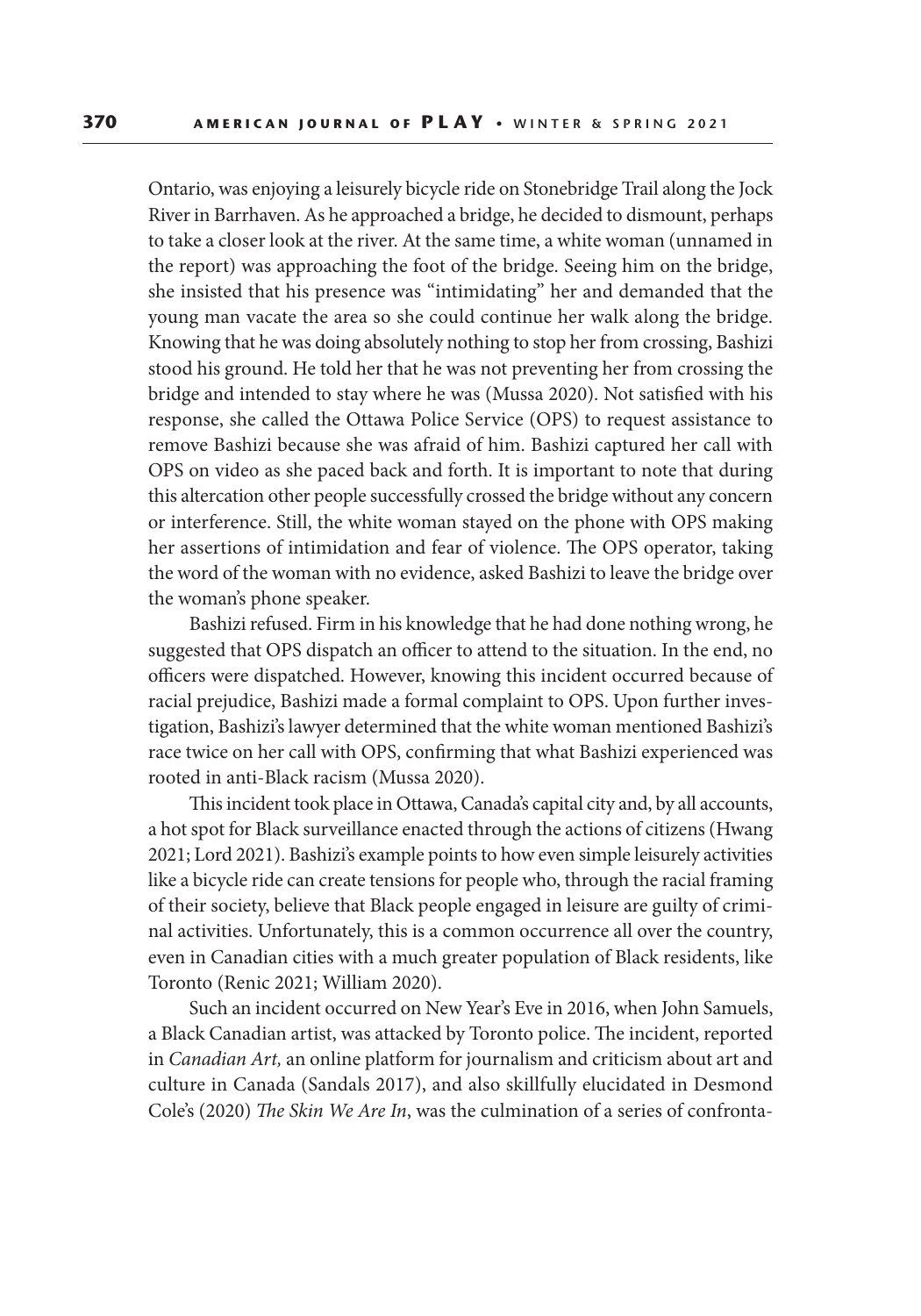tions that began when Samuels obtained a storefront in downtown Toronto for his long-desired art gallery space. According to Cole, upon seeing Samuels and other Black artists in the area, local residents initiated a string of calls to police to express their concern about this Black man's activities. This triggered intense surveillance and harassment by members of Toronto Police Services (TPS) (Cole 2020).

According to *Canadian Art*, tensions came to a head during Samuels's New Year's celebration at his gallery. Planned for close friends and art lovers, the event was to be an evening of celebration, because Black galleries are rare in the city of Toronto. Instead, the TPS raided the gallery and attacked Samuels, offering the justification that Samuels had failed to obtain the correct permit for the event. Although Samuels was physically injured by members of TPS during the altercation, they charged and arrested him for assaulting a police officer and fined him for several other infractions (Sandals 2017).

Samuels's Blank Canvas Gallery had opened in 2016 to provide a safe space for Black artists. As a result of this incident, Samuels lost the gallery entirely. The locks were changed, and a space dedicated to the creative work of Black people was closed (Cole 2020). Curiously, according to *Canadian Art*, other white artists with similar spaces in the area reported never needing to obtain permits for their small functions. Samuels also suffered the inconvenience of having to engage in legal battles to have the charges against him for that night removed from his record and the fines reversed (Sandals 2017).

In this example, we can consider the possibility of a gallery space that is dedicated to Black art and creative expression. Here, Black people can enjoy leisurely viewing and appreciating the artistic pursuits of Black artists. Several scholars have positioned art galleries and museums as sites of leisure (Foley and McPherson 2000; Stephen 2001), outlining the potential of museums and, by extension, art galleries, for those who create and appreciate art as a leisure activity. Still, as demonstrated by injustice in the experience of Jon Samuels, the opportunity of owning and enjoying his gallery space for leisure is constrained by anti-Black surveillance and impending criminalization. Jon Samuels did not have the same opportunities his white gallery-owning counterparts in the same area had to enjoy gallery space for leisure, or anything else for that matter. As Black people living in Canada, the criminalization that transpires from Black surveillance follows us everywhere we go, restricting everything we do.

In 2018 *The New York Times* reported on a situation involving Toronto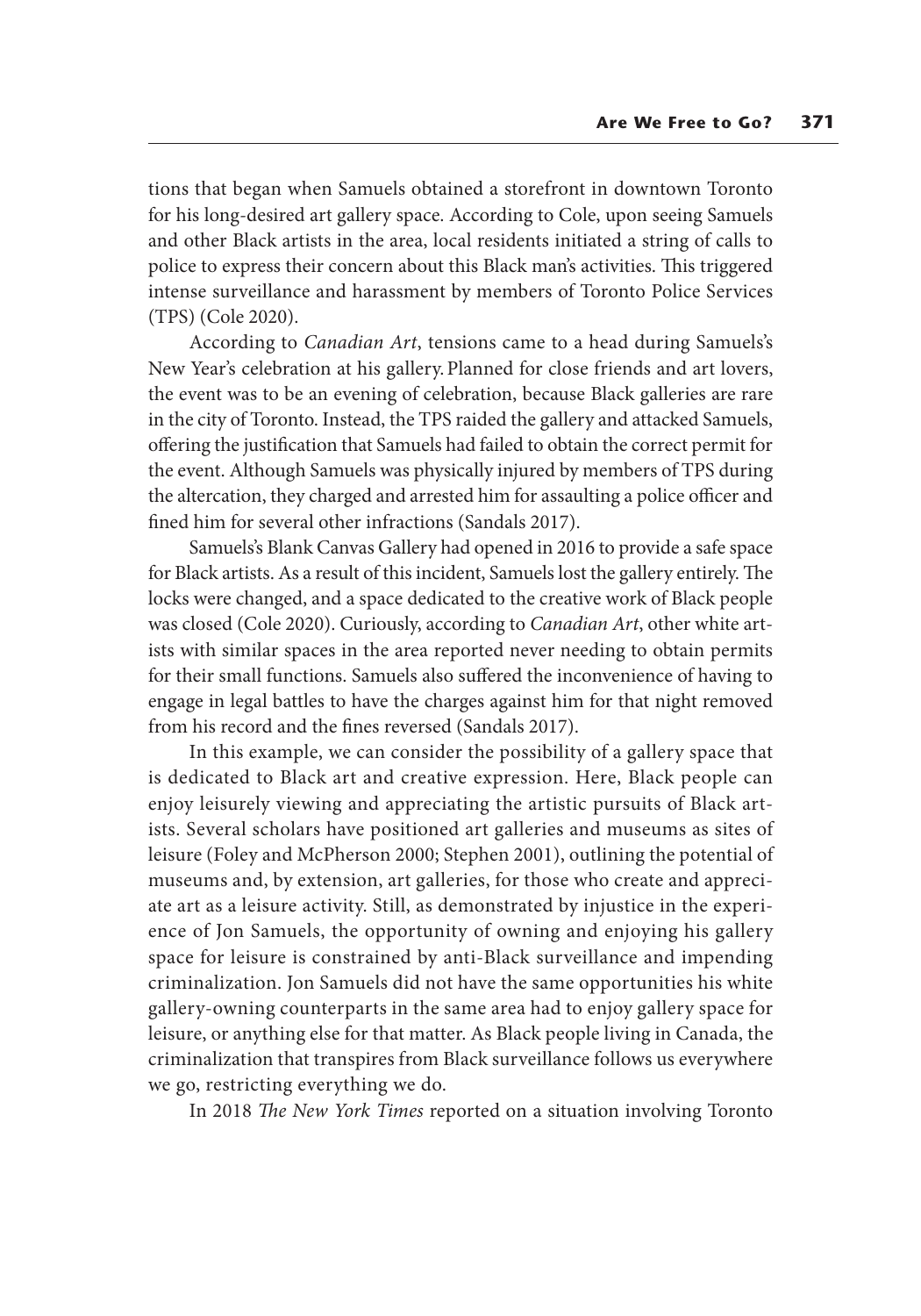filmmaker Kelly Fyffe-Marshall and her team, who were finishing a job in San Bernardino, California, and staying at an Airbnb in Palo Alto (Victor 2018). On the last day of their stay, Fyffe-Marshall backed up the vehicle in which they were traveling to load luggage for their departure. She recalls seeing an older white woman across the street steadily scrutinizing her movements, but she stopped paying attention to her as they finished packing. However, as soon as they began driving, they were suddenly surrounded by seven police vehicles on the street and a helicopter above. The filmmakers, who consisted of two Black women (including Fyffe-Marshall), one Black man, and one white woman, were asked to put their hands up and to exit their vehicle. Only the three Black crew members were restricted from movement during the altercation and eventually were informed that they were being detained while police officers investigated Fyffe-Marshall's story.

During the detainment, officers were rude and disrespectful, refusing to respond to questions as the team, knowing that no crime had been committed, grew frustrated with the inconvenience. After approximately twenty minutes of questioning and confirmation from the Airbnb host that the team was staying in her lodgings, the crew members were told that they were allowed to leave (Victor 2018).

Interestingly, after being released, a police vehicle followed the team as they drove to the airport, while the helicopter continued tracking the group from above. Again, this is another example of authorities, after implicating and harassing the activities of Black people, suggesting that the victims of their harassment and brutality are simply free to go. Free to go? Evidently, from the continued surveillance that this group experienced even after any concern about their presence was discovered to be completely unfounded, Black people are not free to go in any of the environments in which we live, work, or attempt to play. The history of Black people's nonstatus as a result (a legacy) of colonialism and slavery has deemed freedom for Black people almost impossible in North America and other parts of the world.

Although the filming team in this situation was in California to fulfill work-related tasks connected to a conference the team was attending, Airbnb has gained significant popularity among travellers as suitable accommodation options when travelling for both work or leisure (Jang et al. 2019). It is not uncommon for people who travel for work or business to take opportunities to engage in leisure activities during the trip (Harris 2009). Clearly, based on the details of the incident and how quickly the white neighbor involved police, no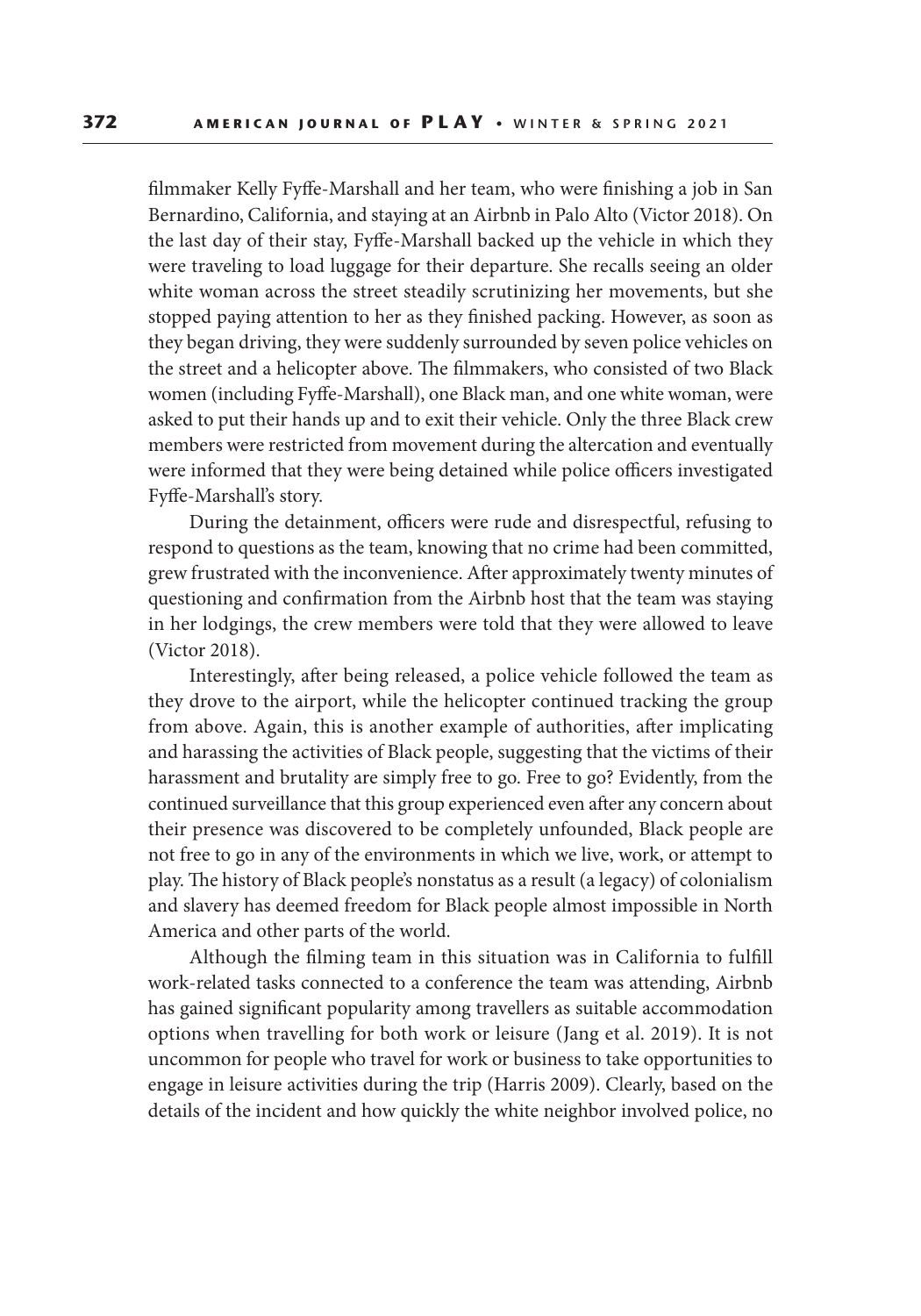type of activity, neither for leisure nor for business involving Black people, were welcome in this neighbourhood.

# **Discussion**

I could have used countless examples here to show how anti-Black racism limits Black people's access to activities for play and other freedoms. A litany of news stories depicts the constant and present threat of criminalization that results from the active surveillance of Blackness in Canada and the United States. As I noted earlier, the persistence of anti-Black racism in these circumstances demonstrate Black people's insistence, despite the ongoing barriers and threats to freedom, to fulfill their human need for freedom and joy. The examples highlighted here also show how Black people play in the face of anti-Black racism. The message is clear, white supremacy presents very real, very violent realities for Black people; however, we are going to play on our terms, regardless. From playing hockey to cycling to attending art gallery parties, play in these Canadian examples is more about the expressed associations with the values of excitement and freedom that all Black people, no matter where they live, seek to enjoy.

To corroborate the Canadian examples, I could consider experiences of Black people in the United States. Like the example of Christian Cooper, the Black Central Park birdwatcher who was reported to police for asking a white woman to place her dog on a leash. The white woman who made the complaint was in an area of the park in which several signs indicate that dogs are required to be on a leash (Vera and Ly 2020). Or take the story of Lolade Siyonbola, a Black Yale University student who was reported to campus police for falling asleep in her dorm lounge because the complainant, a white student, believed she must be in the wrong place (Gerken 2018). Here, again, the normalized surveillance and criminalization of Blackness, motivated by the anti-Black racism of citizens, effectively limits access to these activities and their inherent values when Black people engage in them.

Taking these situations as a whole and how they reflect concerns about the surveillance of Blackness that leads to criminalizing Black activities, I can draw three clear conclusions.

First, in white-dominant societies, the status quo (white supremacy) initially established through colonial control and Black enslavement continues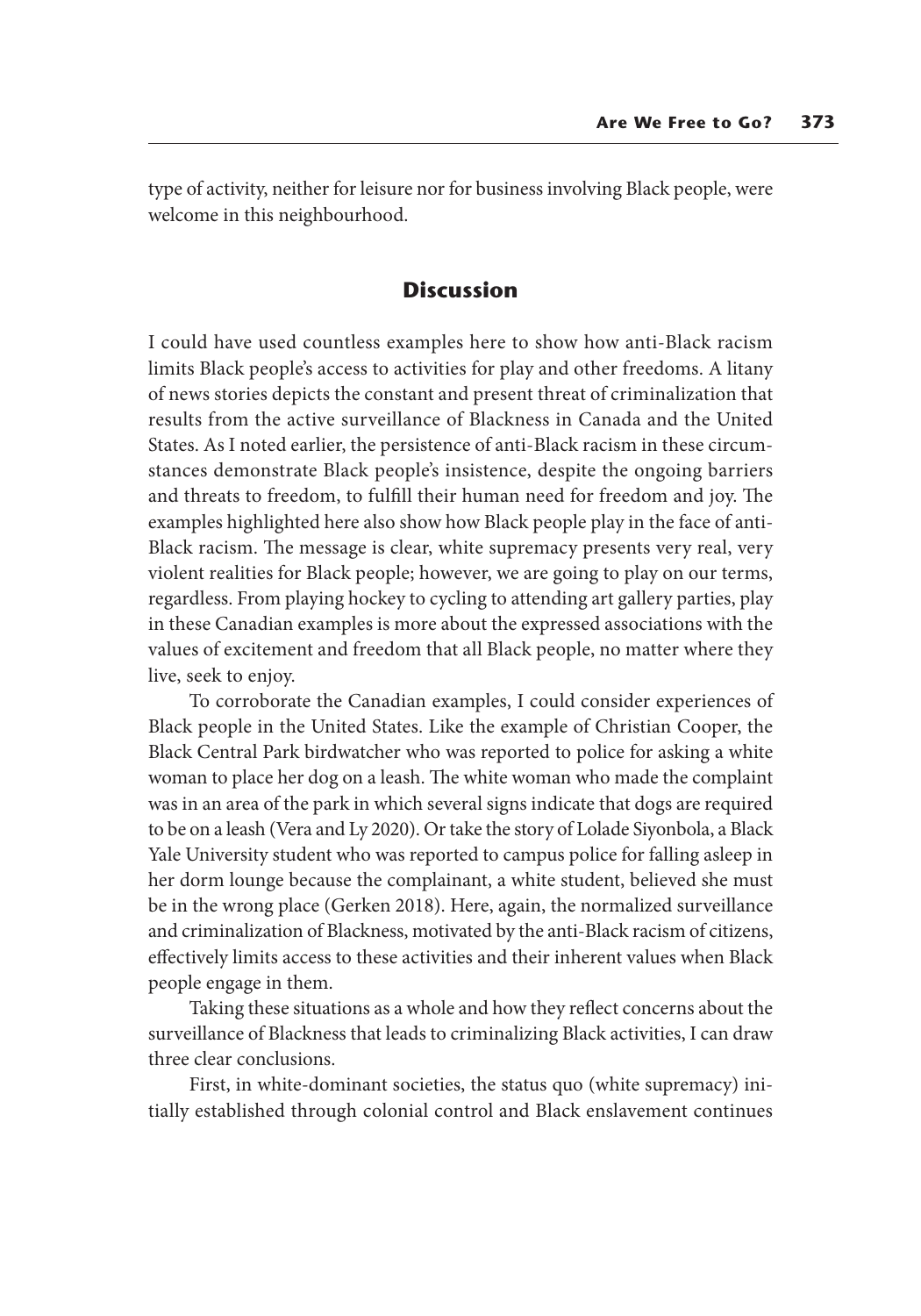to be preserved, resulting in anti-Black racism. In examining the histories of Black enslavement, which established the criminality of Black bodies within the white racial frame, we are not surprised to see legacies of the enslavedmaster relationship, not that the community surveillance that maintained white supremacy historically continues to be weaponized against Black people today. Beyond superficial discussions and some minor changes meant to address the impact of racism systemically, no significant transformation has occurred in the ideologies and cultures of North American society to create the shift needed for Black people to be treated as free and equal members of society. How do Black people go from being owned for over 250 years within a system that functioned to dehumanize them, to now—in less than half of the period of legal enslavement—being seen and treated as free? I am not suggesting this type of ideological and structural change was not possible within such a period, but I argue that the unwavering support and justification for sustaining white supremacy through the policies and practices of institutions makes true and complete Black freedom an impossible feat.

In each situation I describe—from my encounter at the mall to the experience of the Toronto artist celebrating the start of a new year—members of society first engage in surveillance of Black bodies, which leads to their suspecting these Black bodies to be criminal, and finally, in most cases, results in their carrying out Black persecution by calling authorities. This series of actions, surveilling, suspecting, and criminalizing, effectively sustains the white-supremist status quo first established with colonialism and European occupation in the Americas. In a contemporary context, this system keeps Black people in perpetual bondage even as we are said to be "free," "free to go," or "free to play." Sharpe (2016) asks: "What is the word for how we must approach the archives of slavery (to 'tell the story that cannot be told') and the histories and presents of violent extraction *in* slavery *and* in incarceration; the calamities and catastrophes that sometimes answer to the names of occupation, colonialism, imperialism, tourism, militarism or humanitarian aid and intervention?" (113).

Sharpe's question resonates within this analysis as it reminds us of the sophistication of the white-supremacy system. As apparent legally instituted shifts (i.e., emancipation) take shape, the system secures white authority through the actions of its everyday protectors to ensure that full and fair participation in society cannot be achieved for those once enslaved, owned, and controlled through white dominance.

The case of Bashizi, the white woman who refused to cross the bridge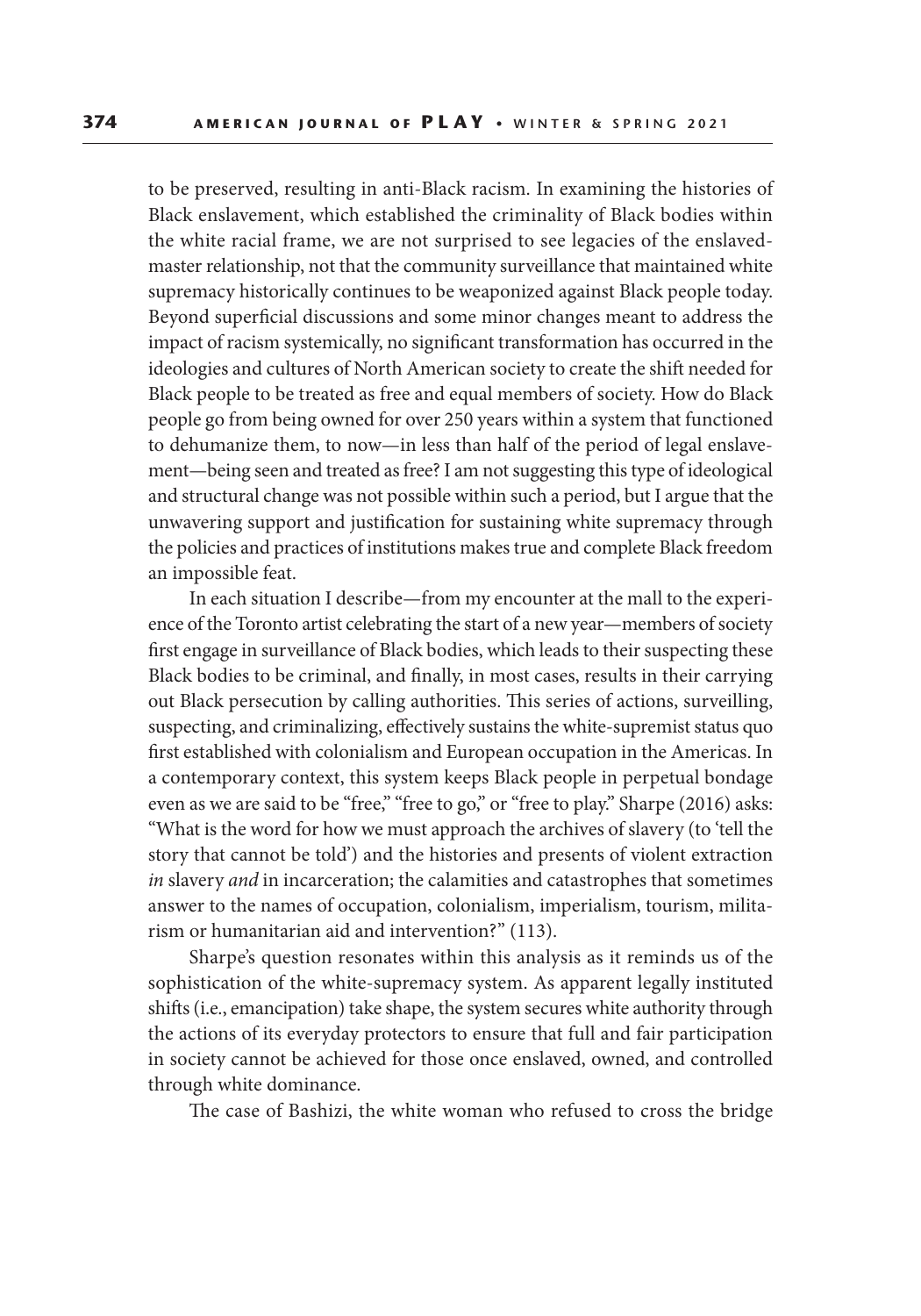because a Black male body was standing on it, demonstrated the undeniable fact that the woman prioritized her whiteness and inherent superiority (her entitlement to leisure) over any claim to freedom this young Black man may have in an open public space. History, and contemporary inaction against racism, have taught her that she is not required to respect Black bodies even as they play. The internalization and value she placed on her superior white status within society was and continues to be a learned response made possible through submission to and protection of white supremacy.

The same is true for all the situations documented in this article. Even in my car accident, in which the white male driver of the other automobile was clearly at fault, his internalized supremacy as a white man led to my automatic guilt as a Black woman. He, then, was justified in enforcing surveillance of my body to ensure that I was treated as suspect and criminalized for his wrongful actions, all of this as I was merely trying to return from a fun and playful social gathering.

The barriers created by anti-Black racism are upheld at the institutional as well as structural levels. However, it is members of society (usually non-Black people) who through their interpersonal, social, everyday experiences maintain the suffocating criminalization of Blackness. Black bodies were seen as subhuman and criminalized even before their arrival to the Americas (Maynard 2017). Within white societies, therefore, scrutiny based on Black people's nonstatu*s* was de facto permissible and actively carried out by members of society. As Maynard points out, "all free and enslaved people were subject to the surveillance of a larger white community and law enforcement officials, who together scrutinized the presence of Black bodies in public spaces" (85). The examples I have outlined demonstrate that this surveillance by society at large persists and contributes to Black people's continued nonstatus.

Unchecked anti-Black racism, in the form of normalized surveillance of Black bodies, impedes Black people from freely engaging in play or any of its derivatives. Jon Samuels, Kelly Fyffe-Marshall, and the young Black hockey players were all subject to surveillance, which led to the criminalization of their activities. By looking at the details of each incident, we get a sense of how Black people, though supposedly physically free, can be so easily monitored and tracked through the legitimized policing of Black activities. Blackness is so regularly criticized, punished, and condemned that discrimination and violence enforced on Black bodies as they play, relax, and even rest has been systematically regulated and deemed defensible. Under these circumstances, there are limits to what a Black person can do to fully benefit from the freedom that emancipation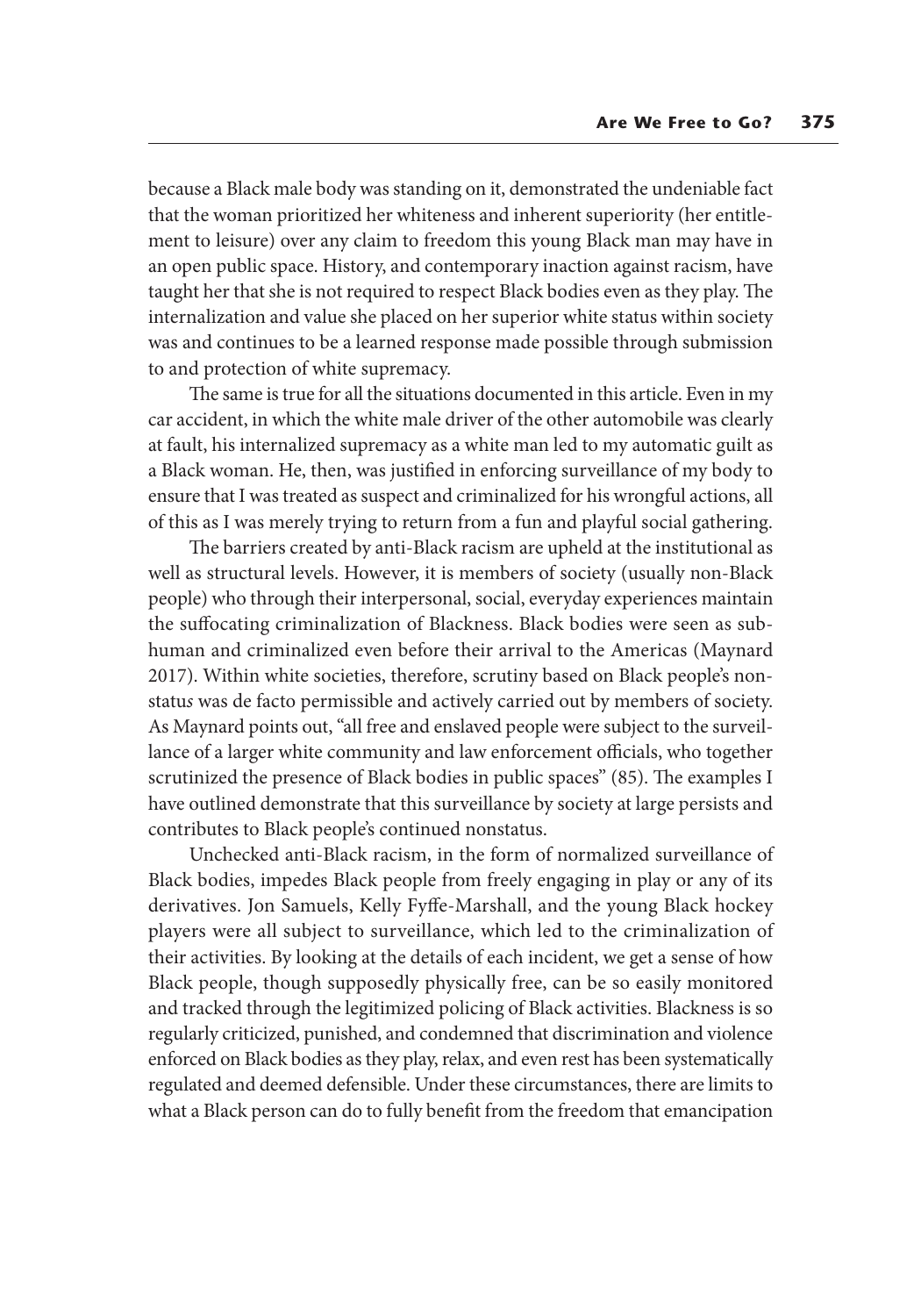should have legally provided. The white neighbor across the street believed she was seeing Black burglars as Fyffe-Marshall and her team loaded up their car to leave their Airbnb. The same internalized, unchecked white supremacy and entitlement factored into Samuels's business neighbors initiating calls to police about his gallery, leading to eventual assault by law enforcement officers. Anti-Black racism continues to have both its defenders and excusers. Therefore, any institutional and structural changes initiated to address racism on a broader level that allow it to go unexamined and permitted on a personal level will have very little impact.

When members of society use their power to call the police, they are exhibiting what Browne (2015) describes as one of the functions of white supremacy, which is "to make everyone aware" of the order of things, even when the order has been legally changed. She states, "if an act that is deemed criminal is an assault on sovereign's power, an exercise of sovereign power is that which seeks to make the sovereign's surplus power plainly understood by all" (35). With bastions of white supremacy around every turn ready and willing to outlaw Black bodies, the system is so powerful and pervasive that Black people, though "free," have little power to effectively or legally resist.

Most of the events I have detailed were nationally reported on a variety of news media outlets. The media reporting also note that each incident reflects severe injustice, and it may even call for broad, intentional reform to dismantle ideologies and bias. However, this is not enough. Many of these circumstances not only escalated unnecessarily but ended with confrontations with police, pointing to the ongoing threat of violence and incarceration that surround Black people even as they play. Under these conditions, how are Black people supposed to be free? How are they to enjoy human values that play has to offer such as freedom, choice, and self-expression?

Lastly, anti-Black racism and the surveillance of Blackness combine to create profound, crippling constraints on Black humanity. Blackness is in direct conflict with freedom and humanity within white-dominant societies, making play and relaxation in public space a risky, at times even a fatal, endeavor. But Black people continue to take the risk, we continue to seek the values derived from play through a variety of activities that we choose for ourselves. We take the risk and too often suffer the consequence of unjustified surveillance.

There is nothing uncommon, unfamiliar, or surprising about the anti-Black racism experienced by Black people living in Canada and the United States. Any discussion or analysis of leisure and play must also emphasize its limita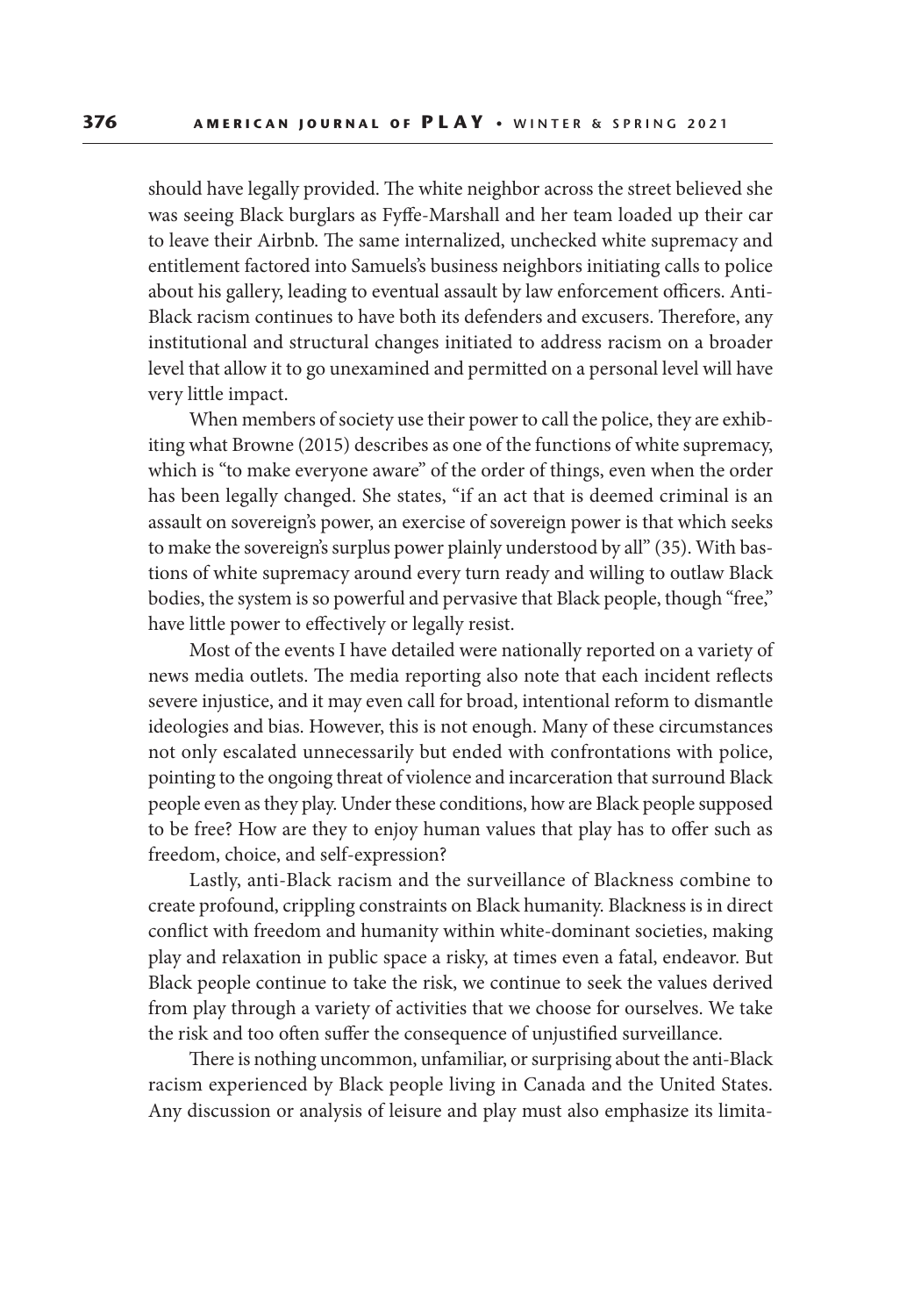tions for Black people in white-dominant societies. Play is not and has never been fair in the lives of Black people, and these limitations speak to continued manifestations of the nonstatus of Black people and are undoubtedly linked to the anti-Black racism.

The belief that Black people are criminals, undeserving of human values or status, is firmly rooted and deeply entrenched in the perceptions, attitudes, and actions of members of society at large. As Maynard (2010) writes, "The demonization of Black communities that has been continually reinforced by the criminal justice systems has been largely accomplished by age-old associations between Blackness and criminality" (84). As a result, the multiple ways that non-Black members of society engage in and enjoy play are not openly available for Black people in North America. Any activity chosen, whether walking in the mall, going to a party, riding a bicycle, resting at an Airbnb, or celebrating the opening of an arts space, can result in harassment, criminal charges, and physical injury. Unless of course, it is in the service of white supremacy, such as professional sports for entertainment. Black bodies are expected to play in the services of capitalist consumption, which other, non-Black people can openly enjoy. White supremacy has so effectively normalized anti-Blackness, maintaining the long history of loathing and contempt for Black life in all forms, that it is often impossible for Black people to engage in play as they desire and see fit. It can feel as if a code exists that needs to be cracked to work our way around the surveillance that interrogates Blackness and the varieties of ways we seek to play. For Black people who, through inescapable white entitlement, are deemed automatically criminal, there is nothing playful about play.

# **Conclusion**

The characteristics that constitute play and leisure continue to be debated, but one basic element widely agreed upon is that leisure and recreation is a necessary and fundamental feature of human life. All people in Canada and the United States, two countries that boast of upholding principles of freedom and choice, should have open, unhindered opportunities to engage in play, without discrimination. For Black people, though, this freedom is an illusion. Black cultures in North America are not monolithic, we represent a multitude of identities, and we live, play, and resist, in different ways. However, due to our race, we all seem to share similar experiences that manifest from white supremacy and our his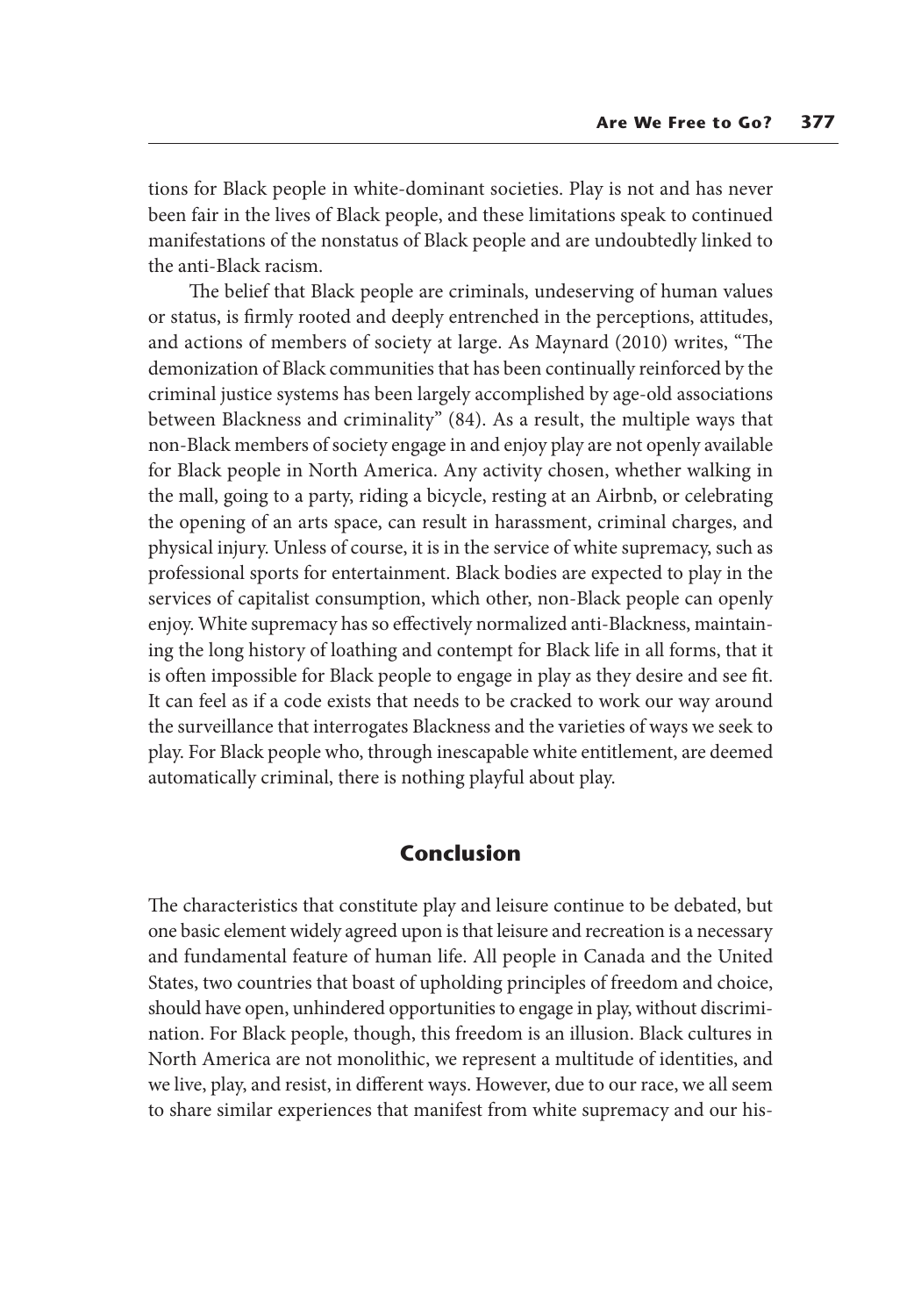tories of subjugation. The idea of Black people being free to engage in play as their basic human right remains incongruent with Black life in North America. Freedom is not possible for people who live in perpetual bondage. Black people continue to cultivate their own means of freedom to resist control in all aspects of human life. This is what consciousness of Blackness and being means. It means, we are never truly free to go like many other members of society. And, still, we try to create freedom through our activities despite the people who uphold the systems designed to deny our freedoms.

Feminist scholar and activist Audre Lorde (1984) said, "The true focus of revolutionary change is never merely the oppressive situations that we seek to escape, but that piece of the oppressor which is deeply planted in within each of us" (123). This seems a fitting quote on which to end. The oppressive systems (such as white supremacy) that create the situations described in this analysis, which we seek to escape, are maintained through institutions and the ideologies and everyday actions of citizens. It is the internalized loathing toward, and nonstatus of, Blackness that restricts the activities in which Black people choose to play. Black people will always actively resist the structures and barriers that continue to hold us hostage and limit our ability to play freely. We will always find and experience joy on our terms. However, the false notion of freedom for all people remains an ongoing constraint in Black lives. For Black people to be free to go, the ongoing surveillance of Blackness needs to be addressed and dismantled. As much as anti-Black racism confines Black social life on a systemic level, it is the maintenance of oppressive ideologies through the policing of Black bodies that prevents Black people from unrestrictedly engaging in the values of human life, including the value of play. It is clear that Blackness and being has not, will not, and, I deeply fear, cannot be unshackled from slavery. Whitesupremacist society prevents the very thing that is needed, which is Black bodies unharnessed from racism and control, for Black people to be free, at last, to play.

#### **REFERENCES**

Arai, Susan, and B. Dana Kivel. 2009. "Critical Race Theory and Social Justice Perspectives on Whiteness, Difference(s) and (Anti)Racism: A Fourth Wave of Race Research in Leisure Studies." *Journal of Leisure Research* 41:459–72. https://doi. org/10.1080/00222216.2009.11950185.

Baldridge, Bianca J. 2020. "Negotiating Anti-Black Racism in 'Liberal' Contexts: The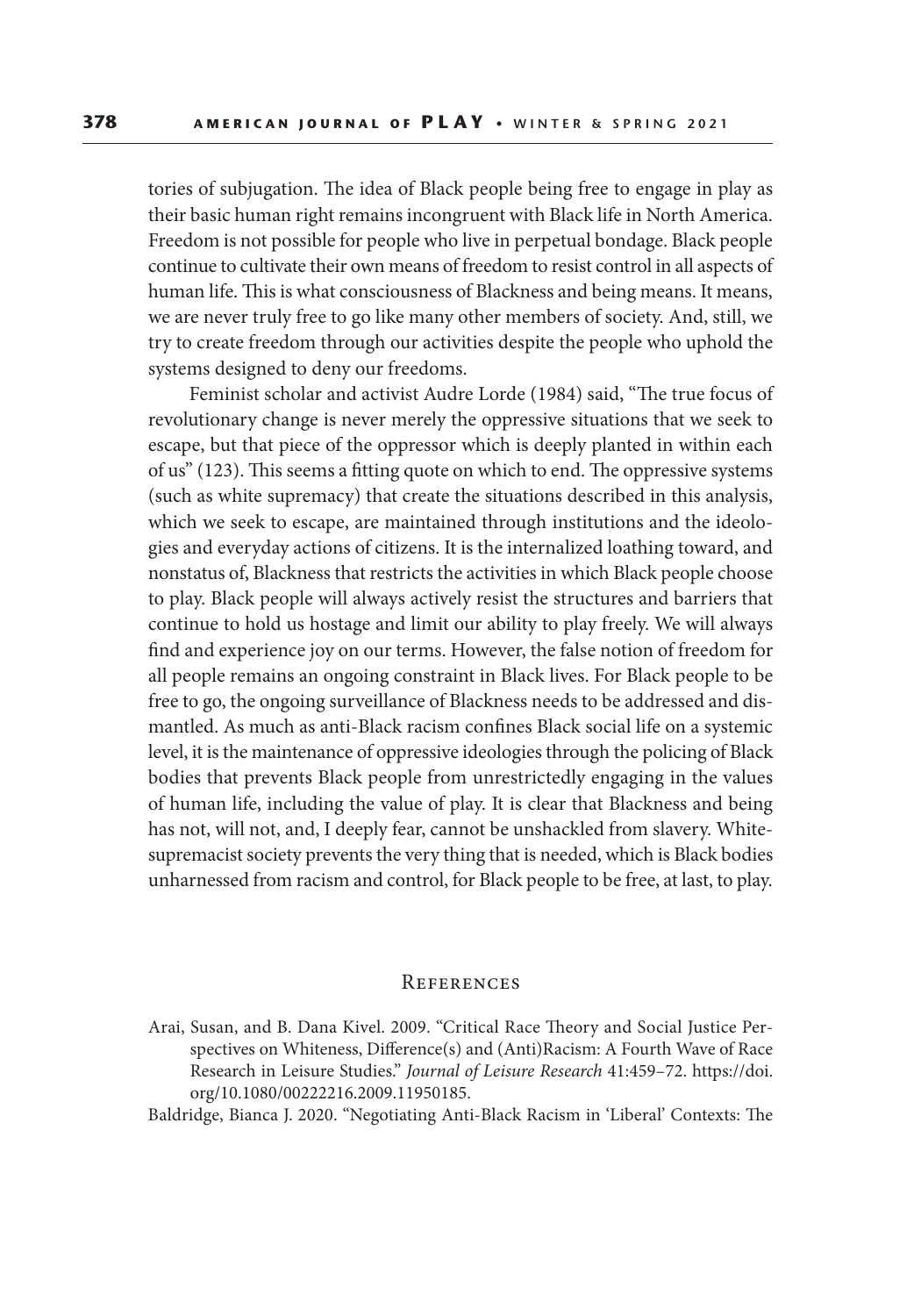Experiences of Black Youth Workers in Community-Based Educational Spaces." *Race Ethnicity and Education* 23:747–66. doi:10.1080/13613324.2020.1753682.

- Bell, Gina Castle, Mark C. Hopson, Richard Craig, and Nicholas W. Robinson. 2014. "Exploring Black and White Accounts of 21st-Century Racial Profiling: Riding and Driving while Black." *Qualitative Research Reports in Communication* 15:33–42.
- Brightbill, Charles Kestner. 1960. *The Challenge of Leisure*.
- Browne, Simone. 2015. *Dark Matters: On the Surveillance of Blackness*.
- Burghardt, Gordon M. 2011. "Defining and Recognizing Play." In *The Oxford Handbook of the Development of Play*, edited by Anthony D. Pellegrini, 9–18.
- Burr, Brandon, Ladonna Atkins, Anita Glee Bertram, Kaye Sears, and Andreae N. McGinnis. 2019. "'If You Stop Playing You Get Old': Investigating Reflections of Play in Older Adults." *Educational Gerontology* 45:353–64. doi:10.1080/0360127 7.2019.1627058.
- Carlberg, Amy. 2019. "Cactus Club in Toronto Was Just Accused of Racist Practices." *blogTO*. August 14. https://www.blogto.com/eat\_drink/2019/08/cactus-clubtoronto-racist/.
- Cohen, David. 2018. *The Development of Play*. 4th ed.
- Cole, Desmond. 2020. *The Skin We're In: A Year of Black Resistance and Power*.
- Crenshaw, Kimberle. 1991. "Mapping the Margins: Intersectionality, Identity Politics, and Violence against Women of Color." *Stanford Law Review* 43:1241–99. https:// doi.org/10.2307/1229039.
- Deterding, Sebastian. 2018. "Alibis for Adult Play: A Goffmanian Account of Escaping Embarrassment in Adult Play." *Games and Culture* 13:260–79.
- Dumas, Michael J. 2016. "Against the Dark: Antiblackness in Education Policy and Discourse." *Theory into Practice* 55:11–19. doi:10.1080/00405841.2016.1116852.
- Elkind, David. 2008. "The Power of Play: Learning What Comes Naturally." *American Journal of Play* 1:1–6.
- Feagin, Joe R. 2013. *The White Racial Frame: Centuries of Racial Framing and Counter-Framing*. 2nd ed.
- Fleras, Augie. 2014. *Racisms in a Multicultural Canada: Paradoxes, Politics, and Resistance*.
- Foley, Malcolm, and Gayle McPherson. 2000. "Museums as Leisure." *International Journal of Heritage Studies* 6:161–74.
- Gerken, Tom. 2018. "Police Called after Black Yale Student Fell Asleep in Common Room." *BBC News*. May 10. https://www.bbc.com/news/world-us-canada-44068305.
- Giddens, Anthony. 1964. "Notes on the Concepts of Play and Leisure." *The Sociological Review* 12:73–89.
- Gini, Al. 2003. *The Importance of Being Lazy: In Praise of Play, Leisure, and Vacation*.

Ginsburg, Kenneth R., Committee on Communications, and Committee on Psychosocial Aspects of Child and Family Health. 2007. "The Importance of Play in Promoting Healthy Child Development and Maintaining Strong Parent-Child Bonds." *Pediatrics* 119:182–91.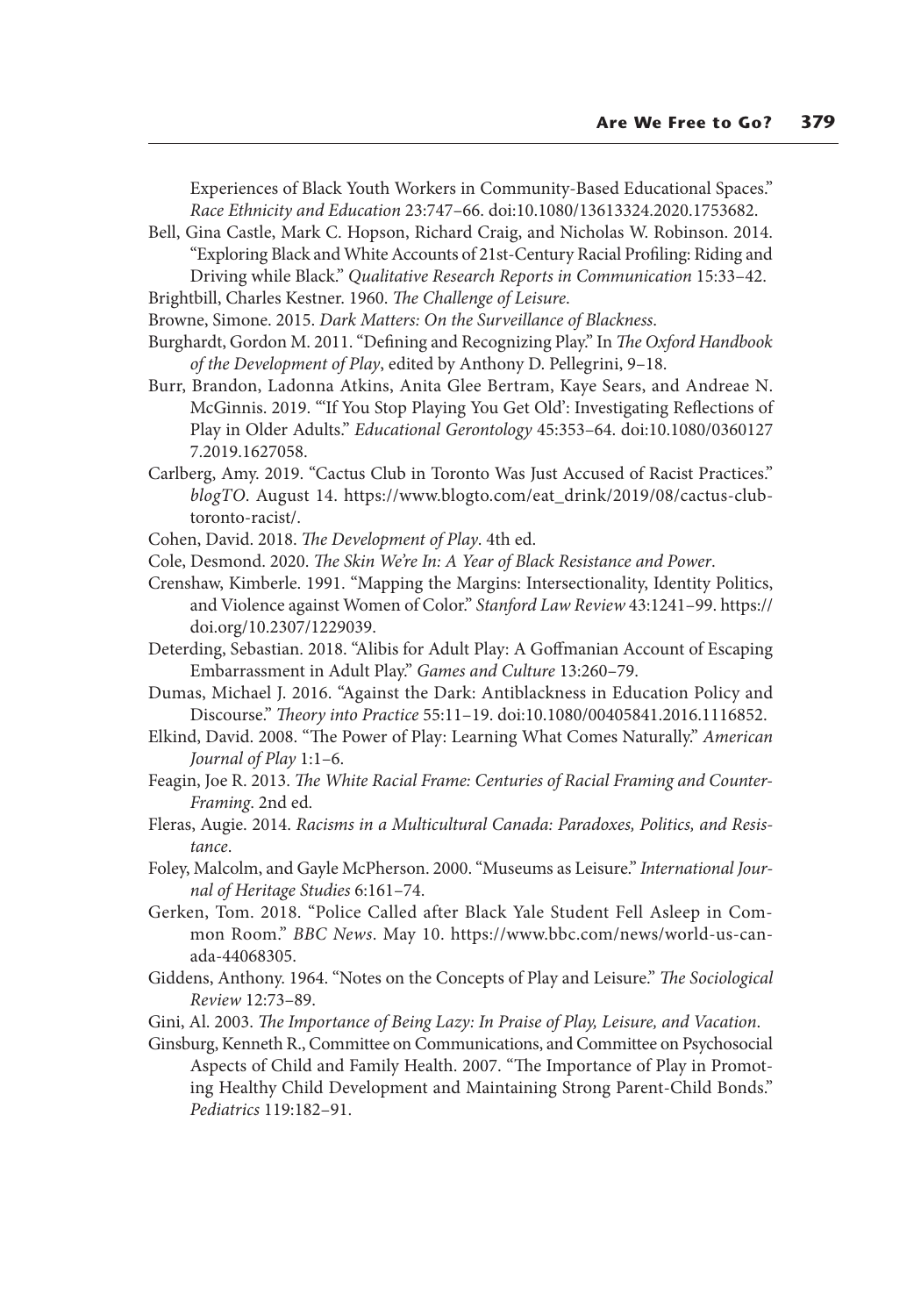Harris, Cecil. 2003. *Breaking the Ice: The Black Experience in Professional Hockey*.

- Harris, Seth. 2009. "Travelers Add More Leisure to Business Trips." *Business Travel News*. February 1. https://www.businesstravelnews.com/Travel-Management/Travelers-Add-More-Leisure-To-Business-Trips.
- Henderson, Karla A. 2012. "Leisure." In *Encyclopedia of Human Behavior*, 2nd ed., edited by V. S. Ramachandran, 531–37. https://doi.org/10.1016/b978-0-12-375000- 6.00221-4.
- Henricks, Thomas S. 2020. "Play Studies: A Brief History." *American Journal of Play* 12:117–55.
- hooks, bell. 1992. "Representing Whiteness in the Black Imagination." In *Cultural Studies*, edited by Lawrence Grossberg, Cary Nelson, and Paula A. Treichler, 338–46. ———. 2000. *Feminism Is for Everybody: Passionate Politics*.
- Hwang, Priscilla Ki Sun. 2021. "The Ottawa Valley Has a Racism Problem. These People Have Been Living It." *CBC*. December 7. https://www.cbc.ca/news/canada/ottawa/ racism-in-the-ottawa-valley-bipoc-stories-1.5826022.
- Jang, Jichul, Juwon Choi, Hyeongjin Jeon, and Juhyun Kang. 2019. "Understanding U.S. Travellers' Motives to Choose Airbnb: A Comparison of Business and Leisure Travellers." *International Journal of Tourism Sciences* 19:192–209. doi:10.1080/15 980634.2019.1664006.
- Keightley, Emily. 2010. "Remembering Research: Memory and Methodology in the Social Sciences." *International Journal of Social Research Methodology* 13:55–70.
- Kumsa, Martha Kuwee, Magnus Mfoafo-M'Carthy, Funke Oba, and Sadia Gaasim. 2014. "The Contours of Anti-Black Racism: Engaging Anti-Oppression from Embodied Spaces." *The Journal of Critical Anti-Oppressive Social Inquiry* 1:21–38.
- Lord, Craig. 2021. "Ottawa to Black, Racialized Residents: Tell Us How We Can Do Better." *Global News*. February 9. https://globalnews.ca/news/7630261/ottawa-antiracism-secretariat-rawlson-king/.
- Lorde, Audre. 1984. *Sister Outsider: Essays & Speeches*.
- Lowry, Brian. 2018. "'Shut Up and Dribble' Recalls Long History of Activist Athletes." *CNN*. November 2. https://www.cnn.com/2018/11/02/entertainment/shut-upand-dribble-review/index.html.
- Maynard, Robyn. 2017. *Policing Black Lives: State Violence in Canada from Slavery to the Present*.
- McClaurin, Irma. 1999. "Salvaging Lives in the African Diaspora: Anthropology, Ethnography, and Women's Narratives." *Souls* 1:25–39. https://doi. org/10.1080/10999949909362173.

———. 2001. *Black Feminist Anthropology: Theory, Politics, Praxis, and Poetics*.

- Mowatt, Rasul A. 2018. "A People's History of Leisure Studies: Leisure, the Tool of Racecraft." *Leisure Sciences* 40:663–74.
- Muhammad, Khalil. 2019. *The Condemnation of Blackness: Race, Crime, and the Making of Modern Urban America.*
- Mussa, Idil. 2020. "Ottawa Police Apologize for Handling of 911 Call about Black Man in Barrhaven Park." *CBC*. July 10. https://www.cbc.ca/news/canada/ottawa/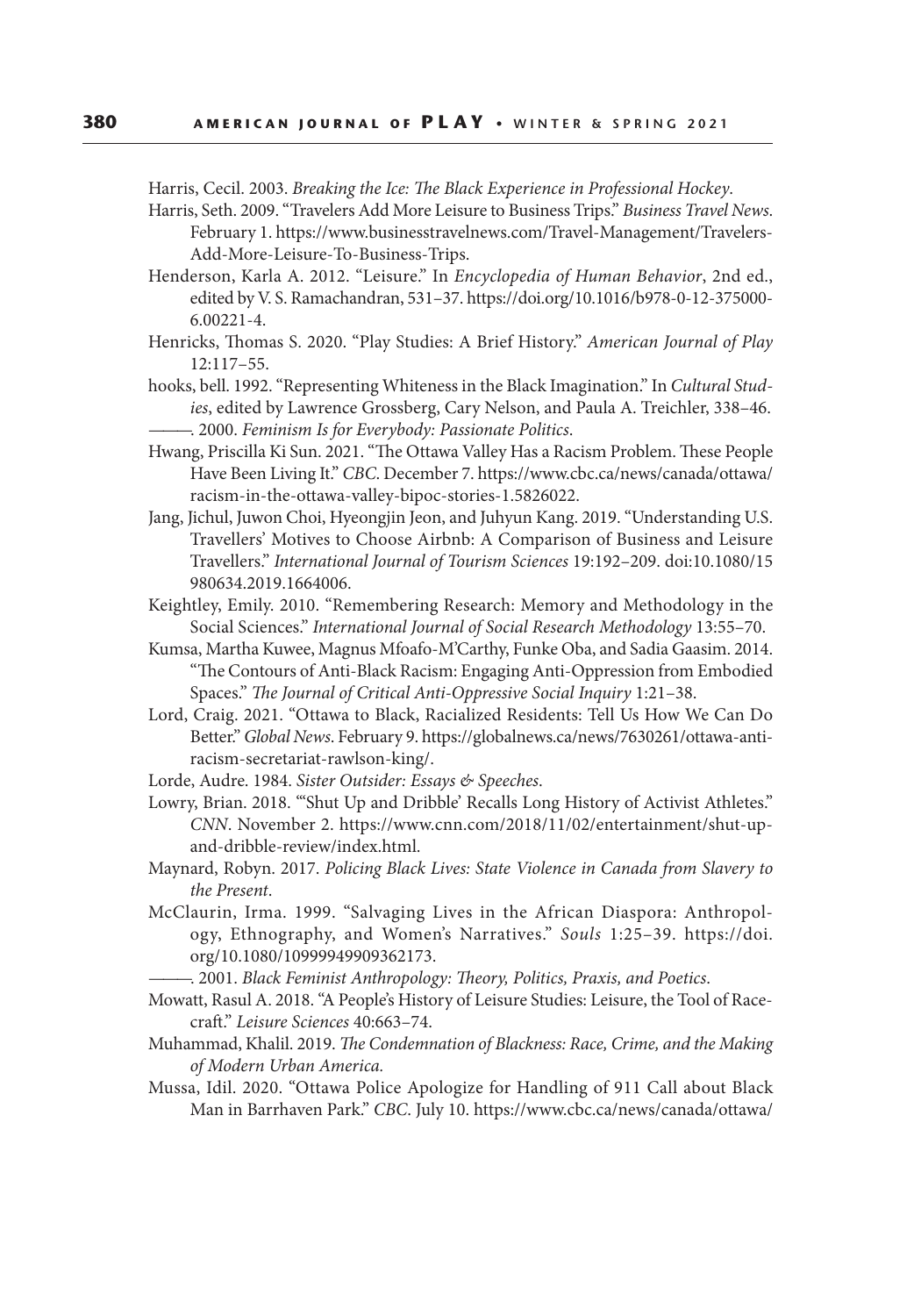ottawa-police-apologize-to-black-man-for-911-call-about-him-for-resting-at-apark-1.5644815.

Philipp, Steven F. 1997. "Race, Gender, and Leisure Benefits." *Leisure Sciences* 19:191–207.

- Pillay, Thashika. 2015. "Decentring the Myth of Canadian Multiculturalism: A Post-Structural Feminist Analysis." In *Decolonizing Global Citizenship Education*, edited by Ali A. Abdi, Lynette Shultz, and Thashika Pillay, 69–80.
- Renic, Karla. 2021. "Two Halifax Families Speak Out about Racism They Say They're Facing at a Housing Co-Op." *Global News*. March 24. https://globalnews.ca/ news/7711270/two-families-racism-halifax-housing-co-op/.
- Roberson, Donald N., Jr. 2010. "Free Time in an Art Museum: Pausing, Gazing, and Interacting." *Leisure Sciences* 33:70–80. doi: 10.1080/01490400.2011.533112.
- Roberts, Ken. 2010. "Is Leisure Studies 'Ethnocentric'? If So, Does This Matter?" *World Leisure Journal* 52:164–76. https://doi.org/10.1080/04419057.2010.9728277.
- Roberts, Nina S. 2009. "Crossing the Color Line with a Different Perspective on Whiteness and (Anti)Racism: A Response to Mary McDonald." *Journal of Leisure Research* 41:495–509. https://doi.org/10.1080/00222216.2009.11950187.
- Ross, Susan, Yoshitaka Iwasaki, Joshua Bauer, and Paul Heintzman. 2020. "Transformative Leisure and Play: Bringing Forth Our Reason for Being." In *Positive Sociology of Leisure*, edited by Shintaro Kono, Anju Beniwal, Priyanka Baweja, and Karl Spracklen, 297–314.
- Sandals, Leah. 2017. "Community Concerned after Toronto Gallerist Tasered by Police." *Canadian Art*. January 12. https://canadianart.ca/news/community-concernedafter-toronto-gallery-co-owner-tasered-by-police/.
- Sharpe, Christina Elizabeth. 2016. *In the Wake: On Blackness and Being*.
- Stebbins, Robert A. 2015. *The Interrelationship of Leisure and Play: Play as Leisure, Leisure as Play*.
- ———. 2017. "Leisure and The Positive Psychological States." *The Journal of Positive Psychology* 13:8–17. doi:10.1080/17439760.2017.1374444.
- Stephen, Awoniyi. 2001. "The Contemporary Museum and Leisure: Recreation as a Museum Function." *Museum Management and Curatorship* 19: 297–308.
- Sutton-Smith, Brian. 1997. *The Ambiguity of Play*.
- van Leeuwen, Lieselotte, and Diane Westwood. 2008. "Adult Play, Psychology, and Design." *Digital Creativity* 19:153–61. doi:10.1080/14626260802312665.
- Vera, Amir, and Laura Ly. 2020. "White Woman Who Called Police on a Black Man Bird-Watching in Central Park Has Been Fired." May 26. *CNN*. https://www.cnn. com/2020/05/26/us/central-park-video-dog-video-african-american-trnd/index. html.
- Victor, Daniel. 2018. "A Woman Said She Saw Burglars. They Were Just Black Airbnb Guests." *New York Times.* May 8. https://www.nytimes.com/2018/05/08/us/airbnbblack-women-police.html.
- Washburne, Randel F. 1978. "Black Under-Participation in Wildland Recreation: Alternative Explanations." *Leisure Sciences* 1:175–89.
- Westhead, Rick. 2020. "Minor Hockey under Scrutiny for Racism Complaint Policies."